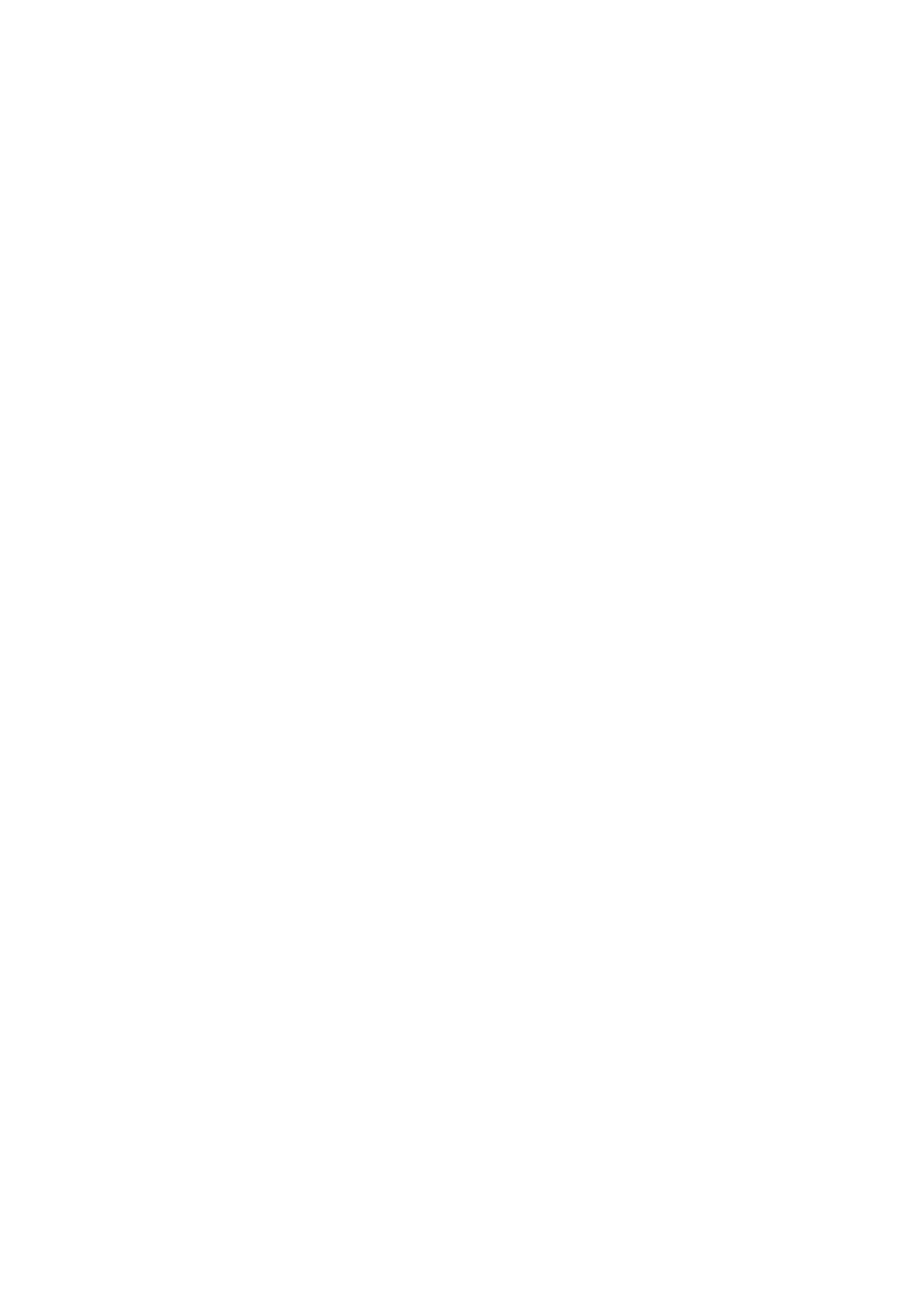### **EUROPEAN UNIVERSITY INSTITUTE DEPARTMENT OF ECONOMICS**

*Trade Liberalization, Competition and Growth* 

**OMAR LICANDRO and ANTONIO NAVAS-RUIZ**

EUI Working Paper **ECO** 2007/19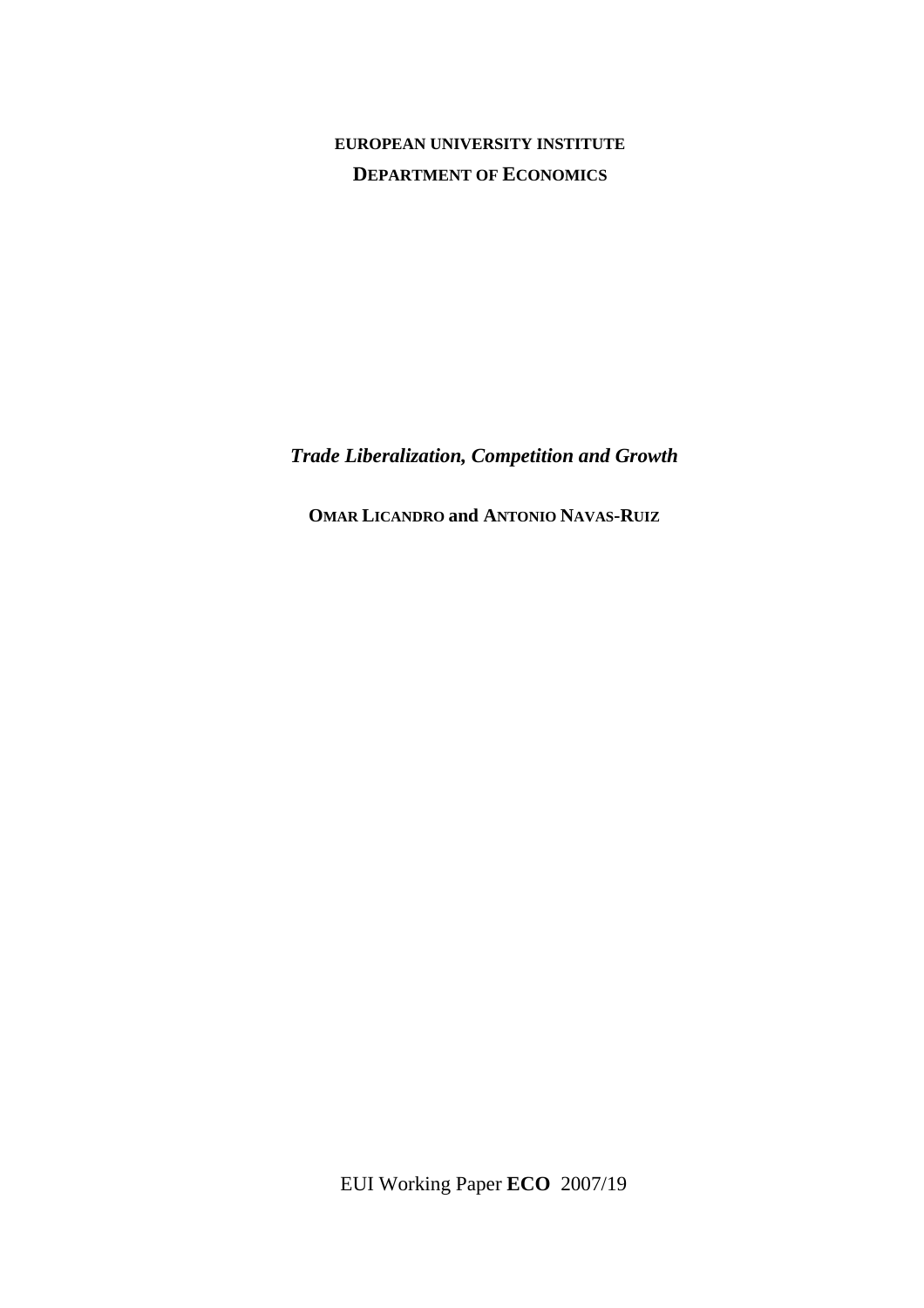This text may be downloaded for personal research purposes only. Any additional reproduction for other purposes, whether in hard copy or electronically, requires the consent of the author(s), editor(s). If cited or quoted, reference should be made to the full name of the author(s), editor(s), the title, the working paper or other series, the year, and the publisher.

The author(s)/editor(s) should inform the Economics Department of the EUI if the paper is to be published elsewhere, and should also assume responsibility for any consequent obligation(s).

ISSN 1725-6704

© 2007 Omar Licandro and Antonio Navas-Ruiz

Printed in Italy European University Institute Badia Fiesolana I – 50014 San Domenico di Fiesole (FI) Italy

> http://www.eui.eu/ http://cadmus.eui.eu/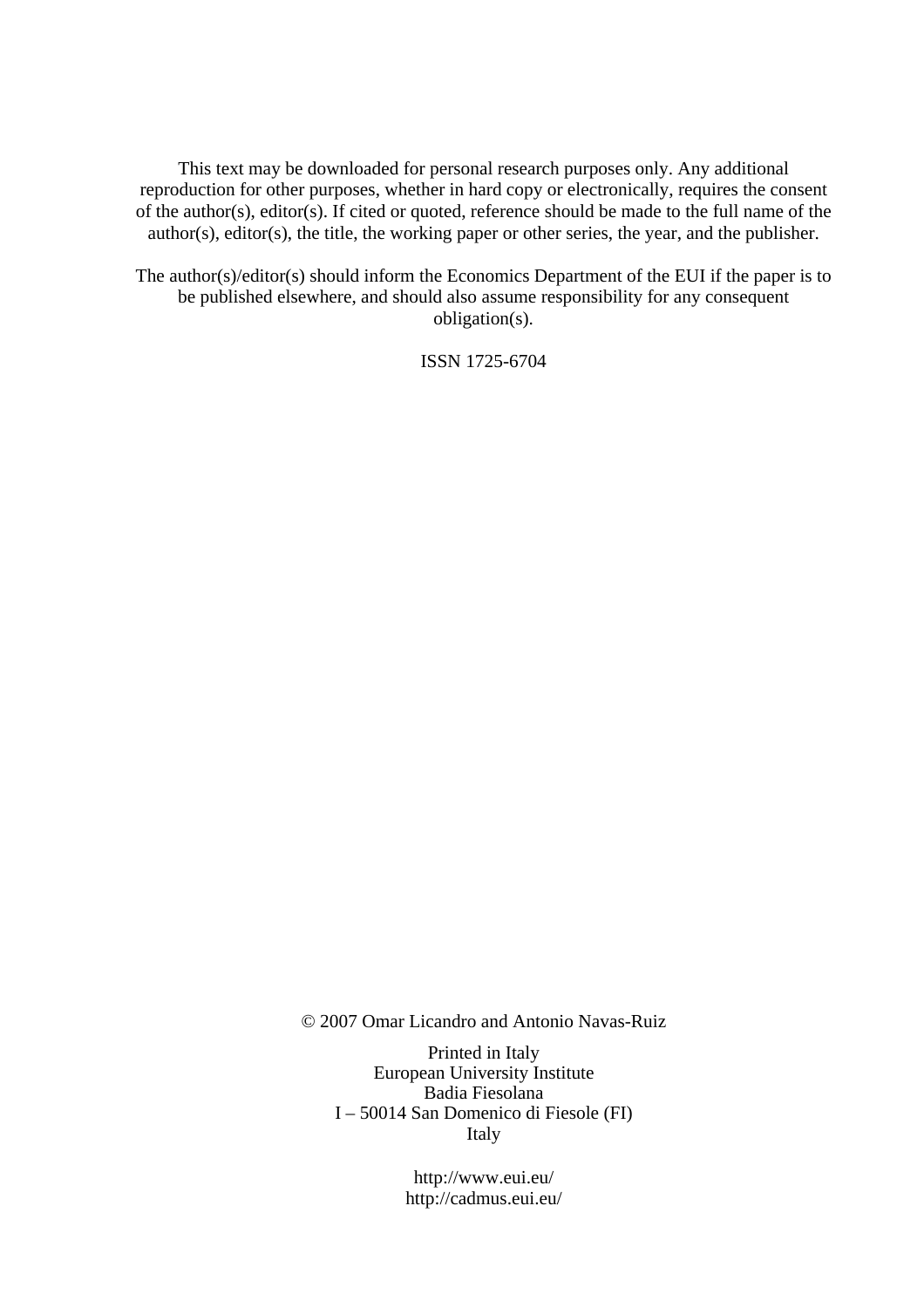# Trade Liberalization, Competition and Growth.

Omar Licandro (European University Institute)

Antonio Navas-Ruiz (Universidad Carlos III de Madrid and GREQAM)

September 2007

#### Abstract

The aim of this paper is to understand whether international trade may enhance innovation and growth through an increase in competition. We develop a two-country endogenous growth model, both countries producing the same set of goods, with firm specific  $R\&D$  and a continuum of oligopolistic sectors under Cournot competition. Since countries produce the same set of goods, trade openness makes markets more competitive, reducing prices and raising the incentives to innovate. More general, a reduction on trade barriers enhances growth by reducing domestic firms' market power. Keywords: Trade openess, competition and growth, R&D

JEL: F13, F43, O3

<sup>\*</sup>We would like to thank J.A. Erce, C. García-Peñalosa, G. Impulitti, R. Marimon, M. Motta, C. Ponce, G. Ottaviano, and participants to the Vienna EEA-ESEM, Faro MMGD and ASSET 2006 meetings and the EUI-MWF workshop for useful comments. O. Licandro acknowledges the Önancial support of the Spanish Ministry of Education (SEJ2004-04579/ECON). E-mails: omar.licandro@eui.eu and antonio.navas@eui.eu.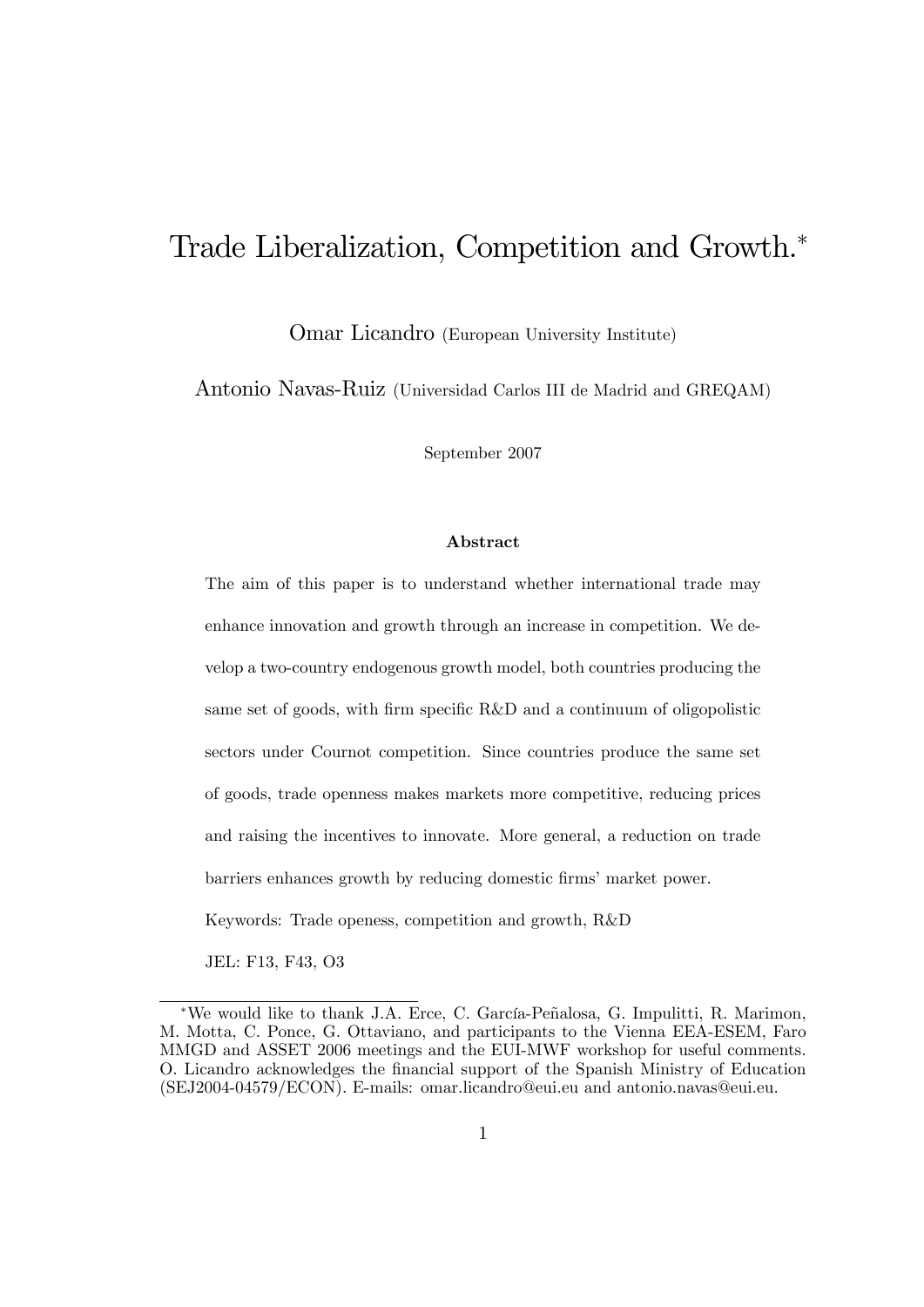# 1 Introduction

During the last two decades the volume of international trade has increased enormously, among developed countries in the 80's and extending to developing countries in the 90s. This increase in trade volumes is contemporaneous with several attempts to create regional integration agreements, as for example the European Union and the MERCOSUR. There is a common belief that these changes have turned out into a larger more competitive environment, whose consequences for firm's productivity and growth are still subject of controversy. While the EU and the OECD countries have carried out policies to stimulate competition, some voices alert about the impact of foreign competition on the productivity of domestic firms.

In this paper, we stress the positive impact on economic growth of the procompetitve role of international trade. Our paper is motivated by recent empirical studies both at the firm and the industry level suggesting that the rise in competition coming from globalization has a no negligible positive impact on firm's investments in innovation. For example, Harrison et al. (2006) evaluate the impact that different reforms carried out by the European Union under the Single Market Program have had in innovation intensity. They find that these policies have increased both competition, measured as a reduction in markups, and innovation intensity, measured as R&D expenditures over sales, leading to productivity growth in the manufacturing sector.

In models of endogenous growth, where technological progress is the result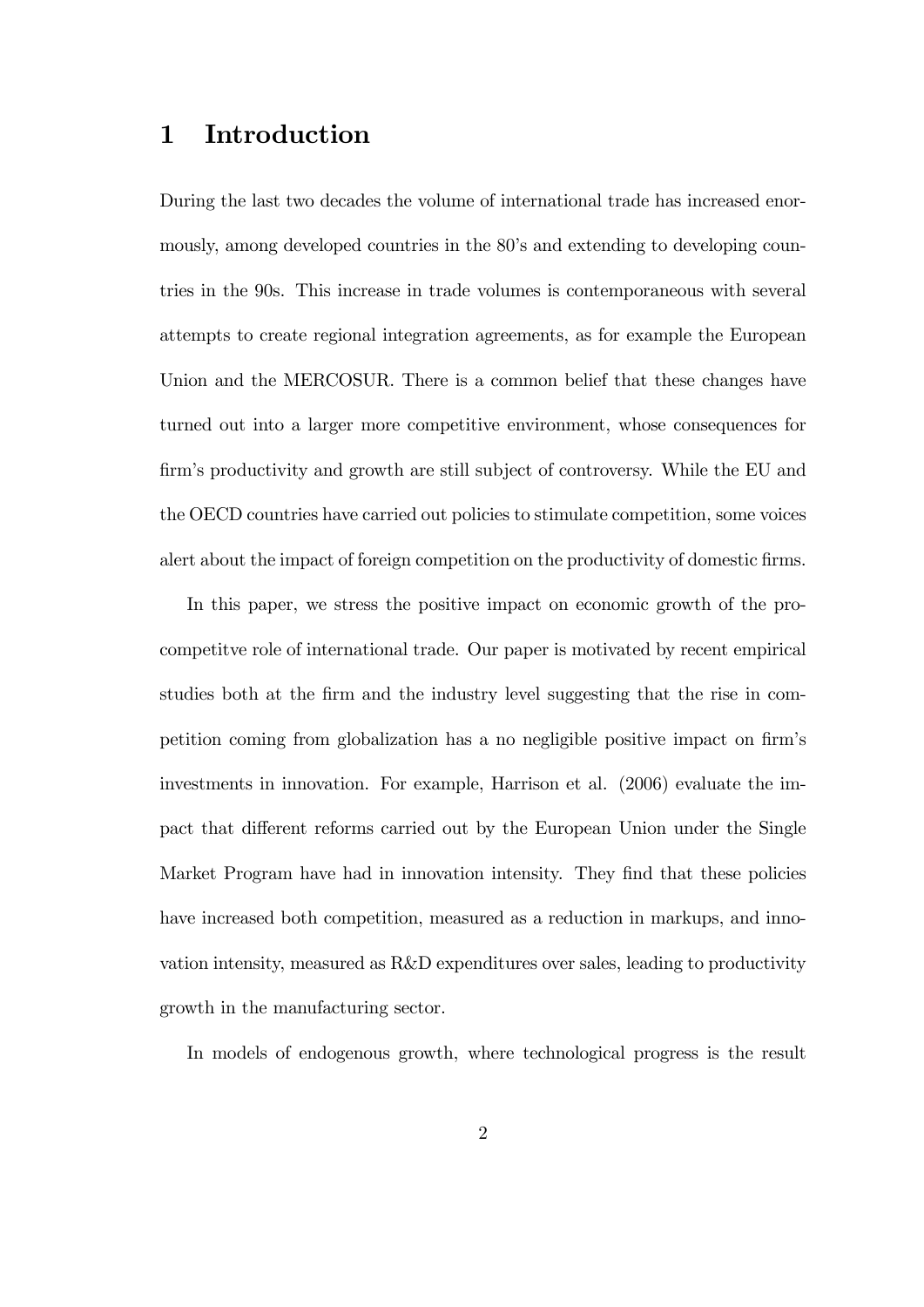of firms' private decisions, international trade affects the incentives to innovate through different channels: The reallocative effects due to specialization can have an impact on growth if sectors present different scopes for technological progress (Grossman and Helpman, 1991); openness to trade promotes the exchange of knowledge leading to growth, the so-called knowledge spillovers (Rivera-Batiz and Romer, 1991, and Devereux and Lapham, 1994). However, in all these studies trade openness gives little space to competition, because of the monopolistically competitive nature of markets and the assumption that innovation is carried out by potential entrants. In Rivera-Batiz and Romer, for example, markups only depend on the elasticity of substitution among varieties; moreover, openness to trade increases the market size and the number of firms in the same proportion, leaving innovation rents unchanged. It is only under the existence of technological spillovers that innovation is fostered. Finally, their paper fails accounting for the empirical evidence cited above since it predicts constant average markups after trade liberalization and ignores, by assumption, the reaction in terms of R&D investments of incumbent firms.

More recently, the literature on competition and growth has developed models in which incumbents are allowed to upgrade their own technologies. The seminal work by Aghion et al.  $(2001)$  points out the *escape from competition* effect as an incentive to innovate in highly competitive environments. In a different paper Peretto (1999) considers an extension of Romer's (1990) model, by adding costreduction innovations and strategic interaction among firms. A rise in product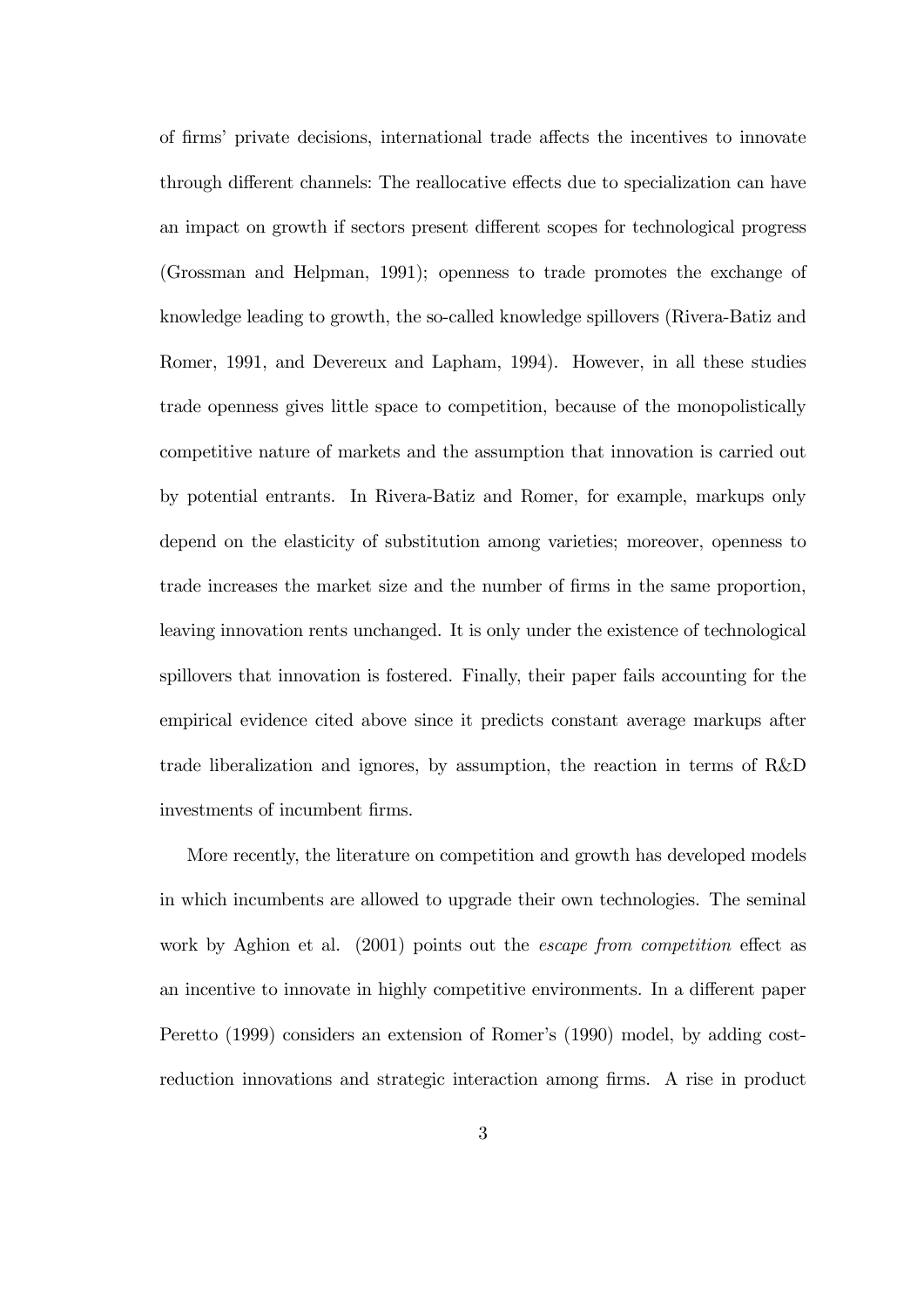market competition produces higher growth by reducing the number of firms, which increases markups and makes firms to innovate more. Therefore, there is a tradeo§ between competition and growth, since higher growth is associated with lower number of firms and higher markups. Peretto (2003) extends the previous exercise to trade openness, and shows that it reduces both the global number of firms and  $R&D$  costs  $-due$  to technological spillovers– rising the incentives to innovate.

The model in this paper is a two-country economy with R&D activities being undertaken by incumbents. Different from the literature cited above, both countries produce the same set of varieties, each variety being produced by  $n$  firms in each country under Cournot competition. When countries open to trade, it is not the mass of varieties that changes but the number of firms competing in each variety. This approach has many important advantages for the study of the competitive effects of trade openness. Firstly, an increase in competition is modelled by an increase in the number of competitors offering the same product.<sup>1</sup> Note that in this framework, other measures of competition like markups, market shares or market concentration reduce when the number of firms increases.<sup>2</sup> Second, R&D is undertaken by incumbents and innovation is firm specific, implying that the return to innovation depends crucially on firm's size. An increase in the number of firms has two opposite effects on firm's size: A market share effect, by increasing

<sup>&</sup>lt;sup>1</sup>In Aghion et al (2001), competition is measured by the elasticity of substitution between different varieties. However, as Koeninger and Licandro (2005) point out, the elasticity of substitution is an element of the environment reflecting preferences or technology. They claim that changes in the elasticity of substitution results on different efficient allocations, which may be confounded with the associated change in competition.

<sup>&</sup>lt;sup>2</sup>An interesting discussion about the measurement of competition is in Motta (2004).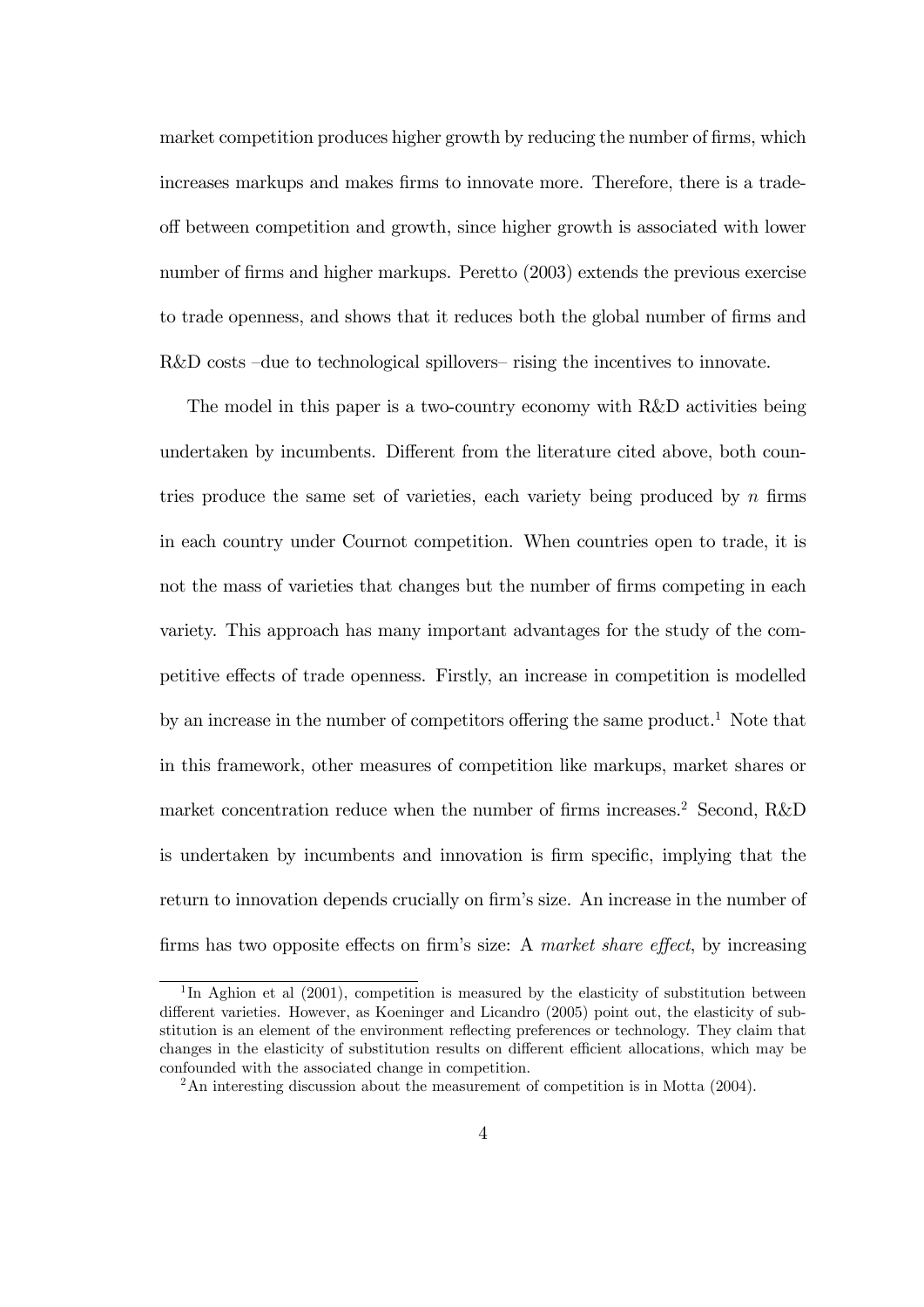the number of competitors, it reduces individual market shares; and a competition effect, by increasing competition it has a negative effect on markups, increasing the size of the market. Third, trade openness affects growth through the competition effect only, since the reduction in the domestic market share suffered by local firms is compensated by their participation in the foreign market.<sup>3</sup> Finally, it is important to say that this paper studies the case of economic integration among similar economies where openness to trade intensifies competition within the exiting industries rather that giving access to different goods produced abroad, something more frequent in cases of North-South trade.

The paper succeeds in obtaining a positive growth effect of trade openness as a consequence of the increase in innovation generated by a more competitive environment. Since the number of firms affect innovation non-linearly, the paper shows that gains from trade are larger the less competitive countries are in autarky, as firms would be more reactive in these environments. More generally, the paper shows that trade barriers reinforce domestic firms' market power leading to a decrease in innovation and growth. This paper is related to the recent work by Neary, who successfully introduces olipolistic elements into general equilibrium theory by assuming a continuum of sectors and an oligopolistic market within each sector. In this framework, the impact of trade liberalization on production and trade patterns is analyzed in Neary (2002), and the impact on wage inequality

 $3$ We do not consider technological spillovers, isolating the pure effect of competition on innovation.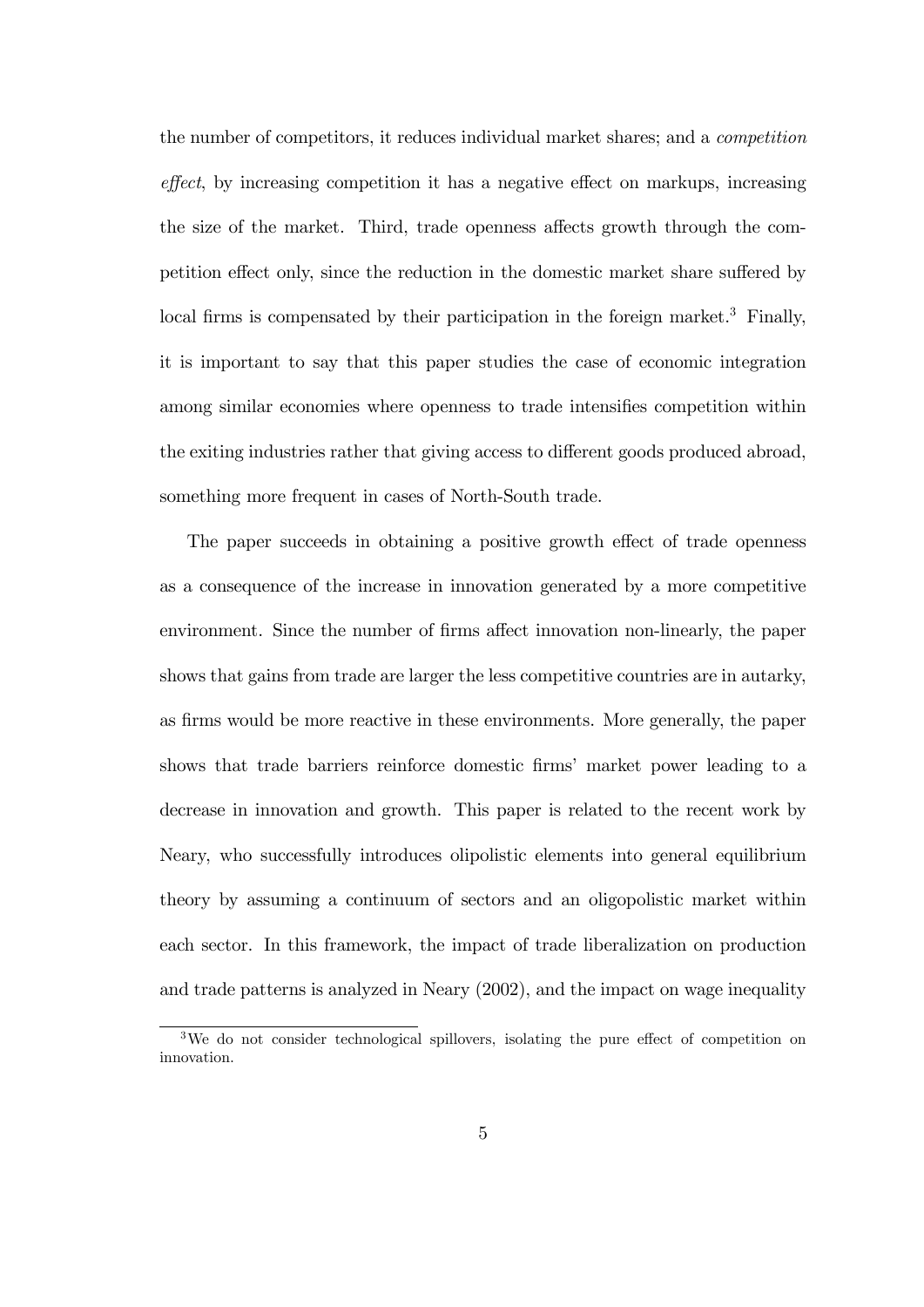in Neary (2003), but still no work has explored its consequences for innovation and growth.

The paper is structured as follows. In section 2, we present the basic model in autarky and we try to understand what are the forces driving growth. In section 3, we allow for free trade in the case of two identical countries. Section 4 concludes.

# 2 Autarky

Consider an economy populated by a continuum of consumers of measure  $L$ , with instantaneous logarithmic preferences defined over two final consumption goods  $X$ and  $Y$ ,

$$
\int_{0}^{\infty} (\ln C_t^x + \ln C_t^y) e^{-\rho t} dt, \quad \rho > 0,
$$

where  $C_t^x$ ,  $C_t^y$  represent consumption levels. Good Y is an homogeneous good.<sup>4</sup> Good  $X$  is a Dixit-Stiglitz composite good defined in a continuum of industries of measure N:

$$
C_t^x = \left(\int_0^N x_{jt}^\alpha dy\right)^{\frac{1}{\alpha}}, \ \alpha \in (0,1),
$$

where  $x_{it}$  represents consumption of good j. Each individual is endowed with one unit of labour at each point in time. In order to finance R&D activities, firms issue shares,  $A_t$ , which pay a rate of return  $r_t$ . Let us take the homogeneous good

<sup>4</sup>The existence of a traditional good allows for the reallocation of labor to the R&D sector without necessarily reducing labor assigned to the composite good sector. A similar result would arrive under the assumption of an elastic labor supply as in Aghion el al  $(2001)$ . When the effect of trade openness to employment is a key issue, this alternative would preferable.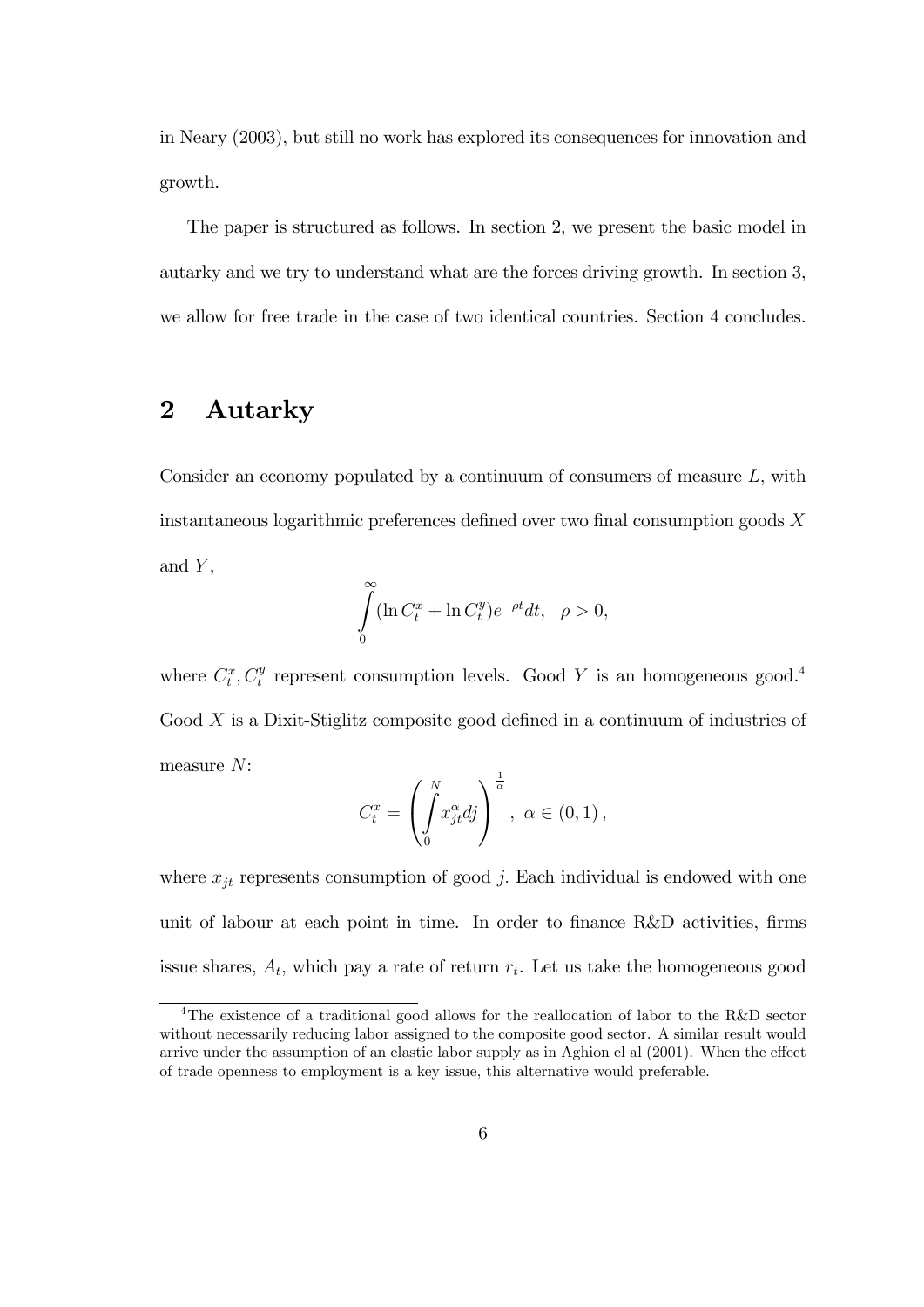as the numeraire (*i.e.*  $p_t^y = 1$ ). The representative consumer budget constraint is given by:

$$
\dot{A}_t = w_t + r_t A_t - \int_0^N p_{jt} x_{jt} dy - C_t^y, \ A_0 > 0,
$$

where  $w_t$  is the wage rate, and  $p_{jt}$  is the price of good j.

Good  $Y$  is produced by a continuum of firms of measure one with technology:

$$
C_t^y = L_t^y,\tag{1}
$$

where  $L_t^y$  $t<sub>t</sub><sup>y</sup>$  represents labour allocated to this sector. Sector Y is competitive implying that  $w_t = 1$ .

Each good  $j$  in  $X$  is produced by  $n$  firms in an oligopolistic environment. A firm  $i$  in  $j$  produces using technology (let us omit the subscript  $j$  for simplicity)

$$
q_{it} = z_{it} L_{it}^x,\tag{2}
$$

where  $z_{it}$  is the stock of knowledge, which is assumed to be firm-specific. Firms in X can also invest in R&D activities leading to a reduction in marginal production costs. The R&D technology is

$$
\dot{z}_{it} = (L_{it}^{z})^{\gamma} z_{it}, \ \gamma \in (0, 1), \tag{3}
$$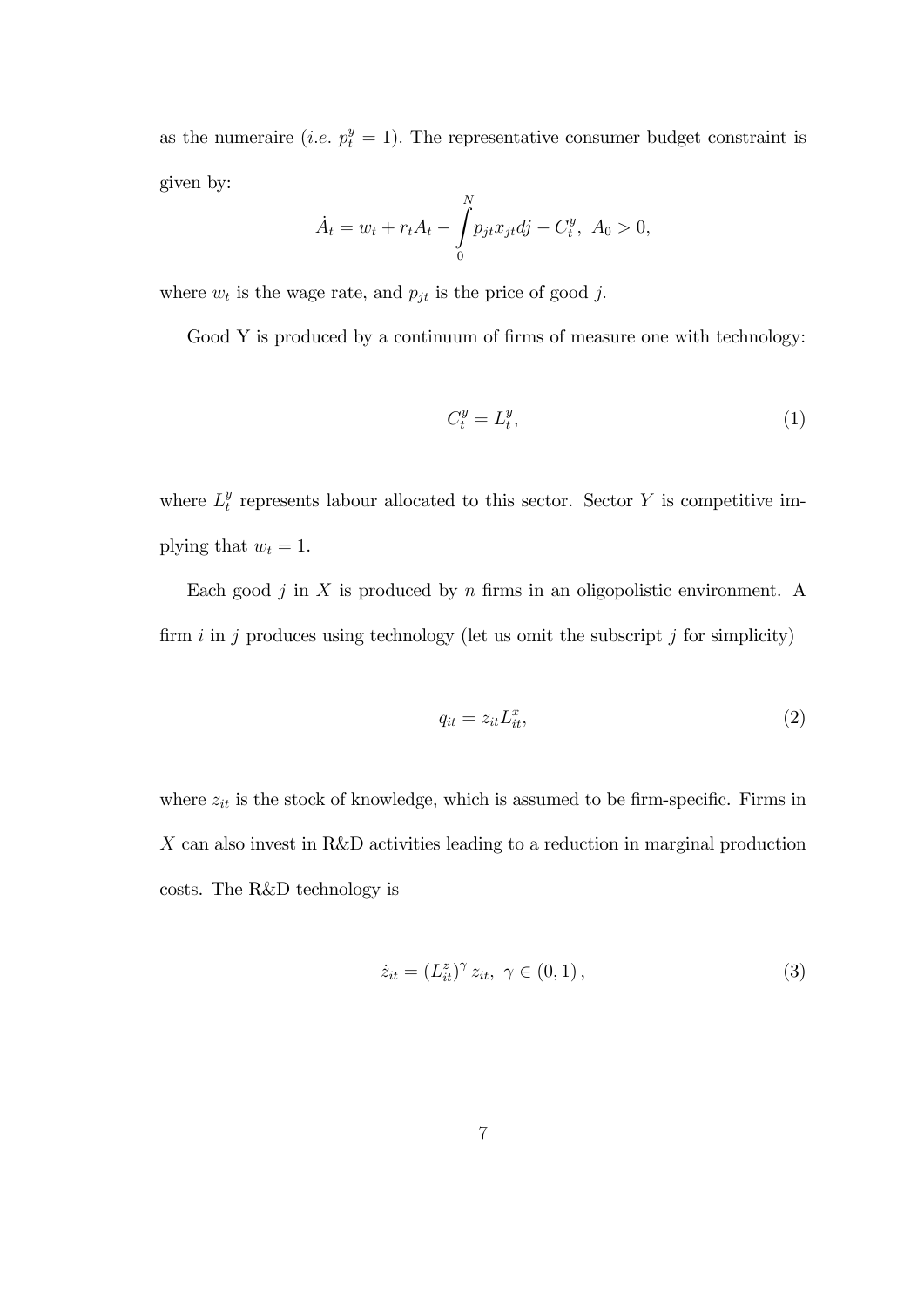where  $L_{it}^z$  represents labor allocated to  $R\&D$ .<sup>5</sup>

At any point in time firms in  $j$  decide the quantity to supply and the optimal allocation of workers to both activities, physical production and R&D, taking into consideration other Örmsí strategies. This game belongs to the family of differential games, or repeated games defined in continuos time, in which past actions affect current payoffs. Two different concepts of perfect Markov Nash equilibria have been proposed in the literature, the open-loop and the closedloop Nash equilibrium. This paper focuses in open-loop Nash equilibria (OLNE), mainly for two reasons. Firstly, for simplicity, since under certain assumptions standard optimal control theory techniques can be applied in order to find OLNE, and secondly, because in models without uncertainty every OLNE is a closed-loop Nash equilibrium,  $\text{(CLNE)}$ .<sup>6</sup> In an open-loop Nash equilibrium firms decide at time  $t = 0$  the optimal path of strategies taking other firms' path strategies as given. In this sense an open-loop Nash equilibrium is equivalent to a static Nash equilibrium where the possible strategies are time-paths of actions and the payoffs associated are infinite sum of payoffs.

Let  $a_i = [q_{iT}, L_{iT}^z]$ ,  $\forall T \geq t$  be firm's *i* strategy, where  $[q_{iT}, L_{iT}^z]$  are the timepaths of output and R&D workers, and let us call  $\Omega_i$ , the set of strategies of firm i. Let  $V_i$  be the value of firm i when the v firms in the market,  $n \geq 2$ , play strategies

 $5Sine$  we are focusing on the effects of a pure increase in competition on growth, no technological spillovers are assumed consistently with Aitken and Harrison (1999) findings of little or no evidence of technological spillovers coming from international trade.

<sup>&</sup>lt;sup>6</sup>In a model without uncertainty the information sets, at time t and at time  $t + s$ , relevant to take the optimal decisions in  $t + s$  are the same, therefore every open-loop is also a closed-loop Nash equilibrium. See Fehrstmann and Mueller (1984).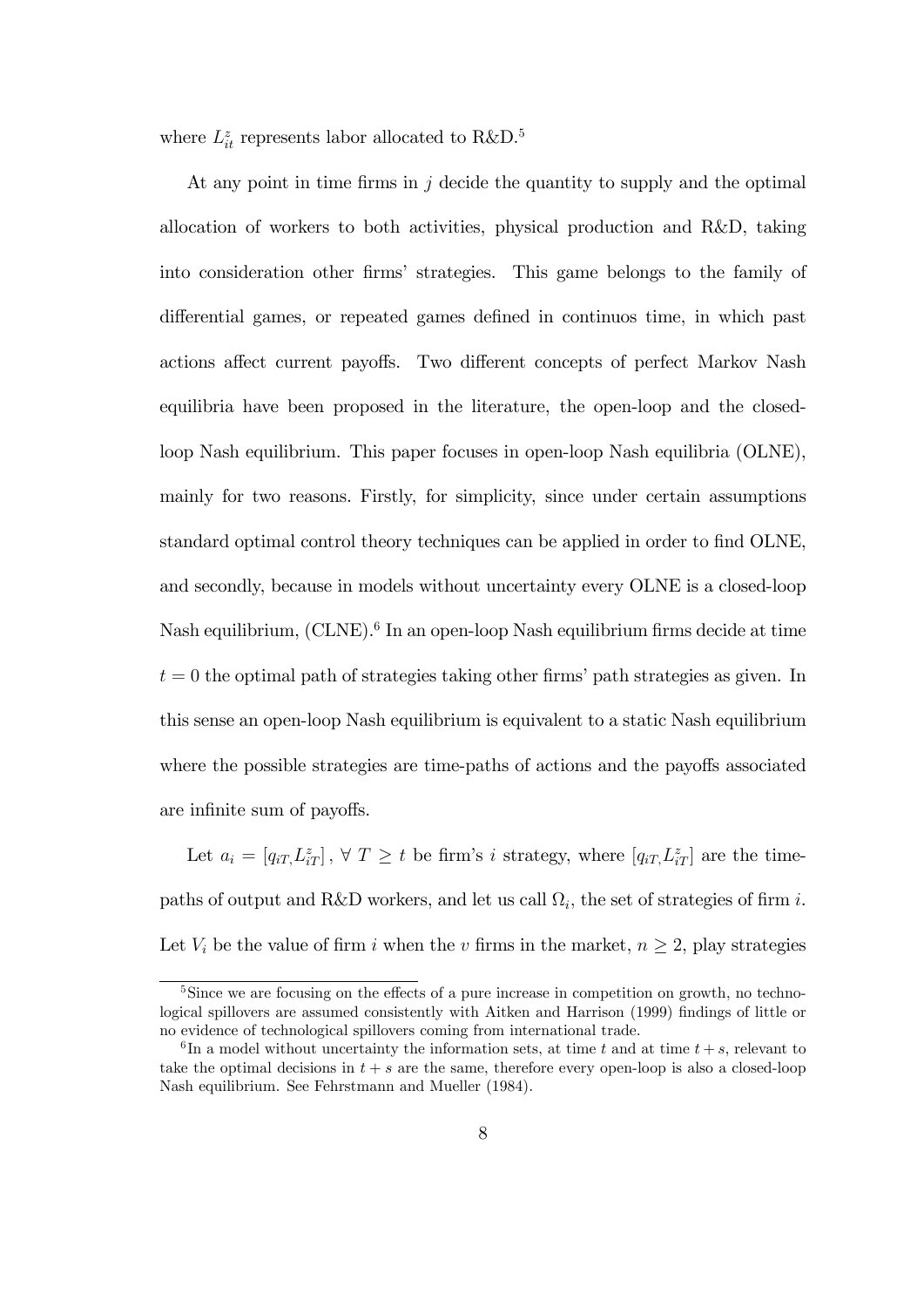$A_n = [a_{1,}a_2, \ldots, a_n].$ 

**Definition 1** At time t,  $A_n = [a_i, a_{-i}]$  is an open loop Nash equilibrium if

$$
V_i\left[A_n\right] \ge V_i\left[A'_n\right] \ge 0,
$$

where  $A'_n = [a'_i, a_{-i}]$ ,  $\forall a'_i \in \Omega_i$ .

This condition implies that the optimal time path of strategies  $a_i$  maximizes the value of firm i taking as given other firms' strategies,  $(a_{-i})$ , and that the firm value has to be non-negative.

#### 2.1 Solving for the autarkic equilibrium

Consumers solve the standard optimal control problem defined above. The optimal conditions are

$$
E_t^x = E_t^y = E_t,\t\t(4)
$$

$$
\frac{\dot{E}_t}{E_t} = r_t - \rho,\tag{5}
$$

$$
p_{jt} = \left(\frac{LE_t}{x_{jt}}\right)^{1-\alpha} P_t, \tag{6}
$$

where  $E_t^x$ ,  $E_t^y$  are individual expenditures in goods X, Y, respectively, i.e.,

$$
E_t^x = \int_0^N p_{jt} x_{jt} dj
$$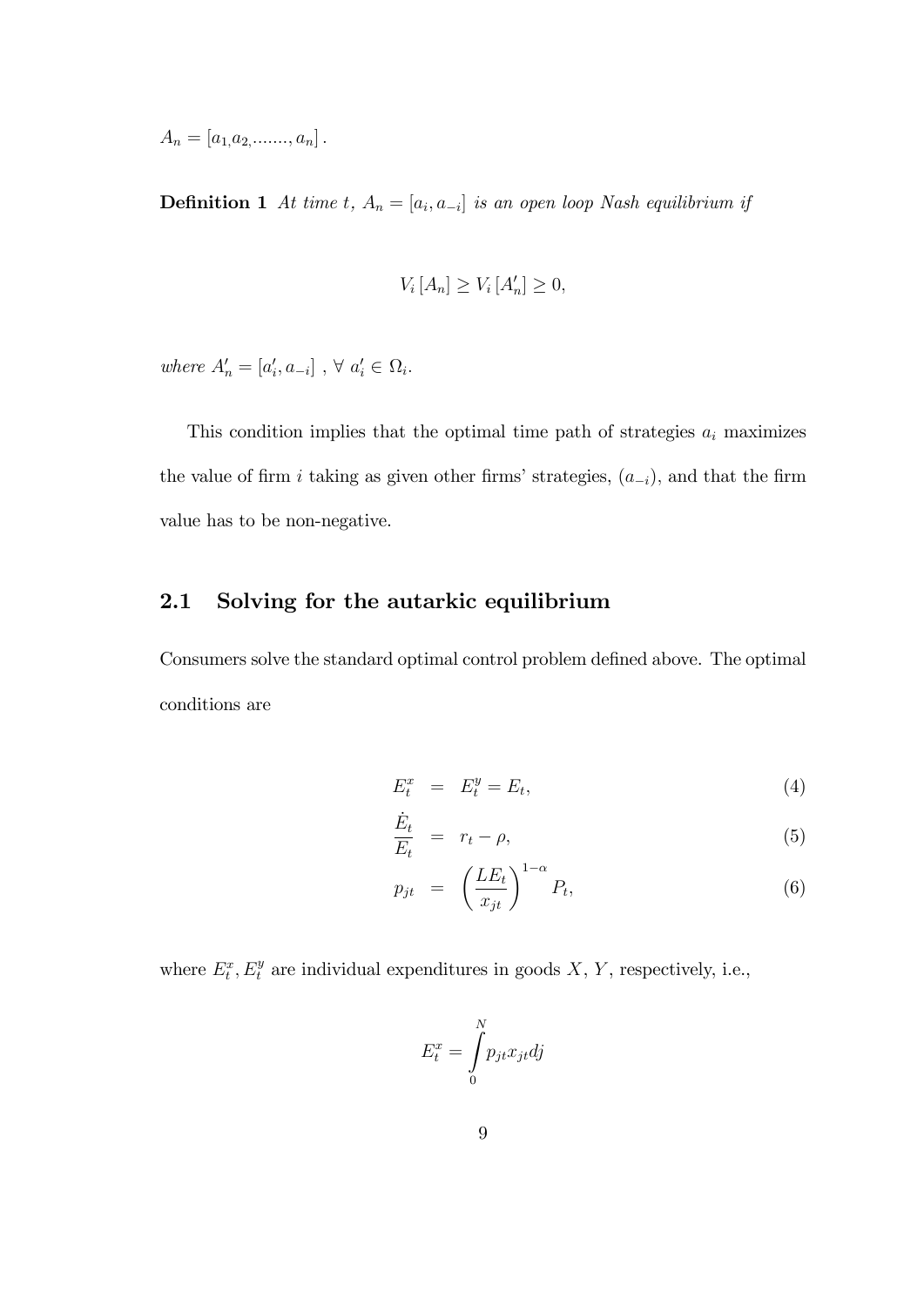and  $E_t^y = C_t^y$  $t_t^y$ . In the following, we use the notation  $E_t$  to refer to both. The price index of the composite good  $X$  is given by

$$
P_t = \left(\int\limits_0^N p_{jt}^{\frac{\alpha}{\alpha-1}} df\right)^{\alpha-1}
$$

Firm  $i$  producing good  $j$  solves the problem:

$$
V_{is} = \max \int_{s}^{\infty} R_{s,t} \left( (p_{jt} - z_{it}^{-1}) q_{it} - L_{it}^{z} \right) dt, \qquad \text{s.t.} \tag{7}
$$

:

$$
p_{jt} = \left(\frac{LE_t}{x_{jt}}\right)^{(1-\alpha)} P_t
$$
  
\n
$$
x_{jt} = \sum_{i=1}^{n} q
$$
  
\n
$$
\dot{z}_{it} = (L_{it}^z)^{\gamma} z_{it}, \quad 0 < \gamma < 1
$$
  
\n
$$
z_{i0} > 0,
$$

where  $R_{s,t} = e^{-\int_s^t r_{\tau} d\tau}$  is the usual market discount factor. Deriving first order conditions, rearranging terms and applying symmetry, we get:

$$
q_t = \theta z_t l E_t, \tag{8}
$$

$$
1 = \gamma v_t (L_t^z)^{\gamma - 1} z_t, \tag{9}
$$

$$
\frac{z_t^{-2}q_t}{v_t} + (L_t^z)^\gamma = \frac{-\dot{v}}{v} + r_t,\tag{10}
$$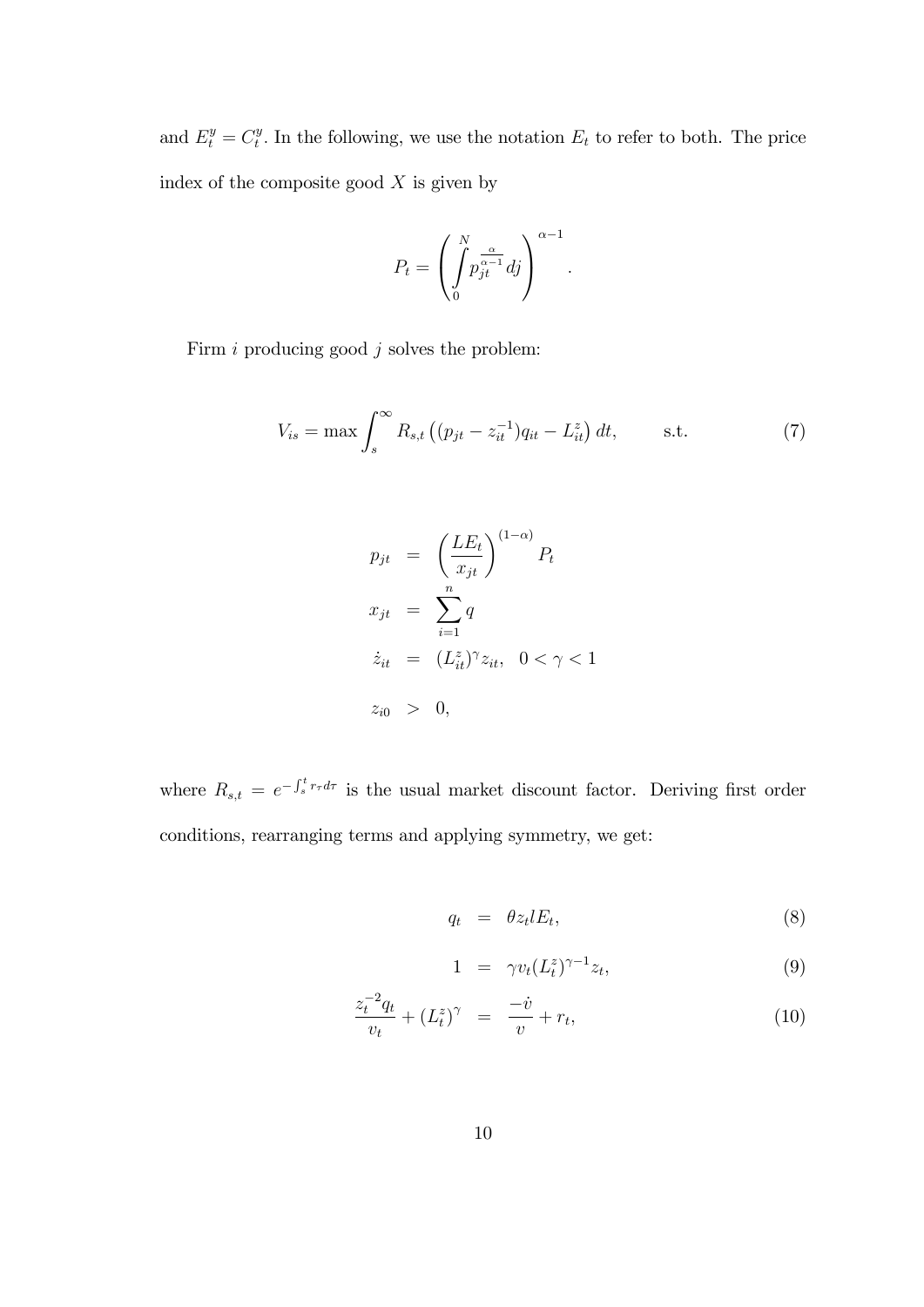where  $v_t$  is the costate associated with variable  $z_t$  and  $\theta \equiv \frac{n-1+\alpha}{n}$  is the inverse of the markup rate. Note that equilibrium is symmetric under the assumption that the initial stock of knowledge is equal for all firms in all sectors, i.e.  $z_{i0} = z_0, \forall i$ . As it can be seen in the last term of equation (8), the relevant scale is the number of workers per firm,  $l \equiv \frac{L}{nN}$ .

The left hand side of condition (10) is the marginal gain of accumulating one more unit of knowledge, and it can be decomposed in two parts: the first consisting on the reduction in marginal production costs, which are proportional to the quantity supplied, and the second representing learning by doing in research. Notice that the benefit of a cost-reduction innovation depends on the quantity produced, since it determines the amount of saved resources following such a reduction.

Given that the quantity produced determines the innovation effort, the way in which quantities are decided is fundamental for growth. This is in equation  $(8)$ . In particular, we are interested in understanding the effect of a change in the number of firms on the incentives to innovate. In our model, an increase in the number of firms generates two different, opposite forces. On the one hand, the market share of each firm reduces, which can be seen in the last term of condition (8), since  $l = \frac{L}{nN}$ . This is the *size effect* or the market share effect. On the other hand, the markup  $\frac{1}{\theta}$  depends negatively on the *perceived elasticity of demand*  $\frac{n}{1-\alpha}$ . Consequently, an increase in the number of firms has a positive effect on quantities by increasing the inverse of the markup, represented by the Örst term on the right hand side of  $(8)$ . This is the *competition effect*.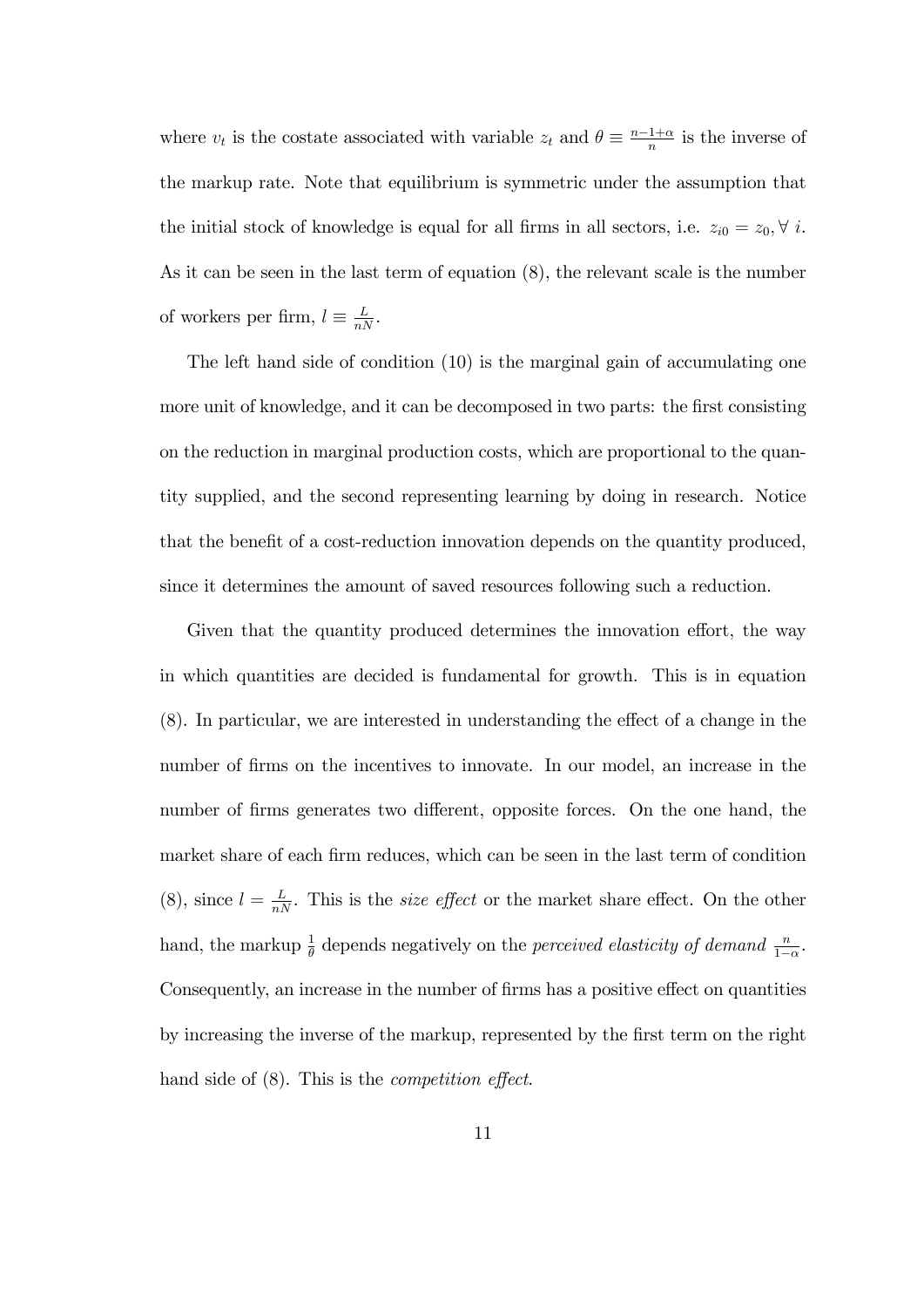The labor market clearing condition is

$$
nN(L_t^x + L_t^z) + L_t^y = L.
$$
\n(11)

The financial market-clearing condition implies that the aggregate asset demand  $LA_t$  is equal to the stock market value of firms:

$$
LA_t = nNV_t. \tag{12}
$$

Finally, let us impose the market-clearing condition in sector  $Y$ :

$$
LE_t^y = L_t^y. \tag{13}
$$

#### 2.2 Balanced growth path

A Balanced Growth Path (BGP) is an equilibrium path in which variables  $L_t^x$ ,  $L_t^z, L_t^y, r_t, E_t, E_t^y, q_t^y$  $t<sup>y</sup>$ , are constant and  $q_t, z_t, v_t, p_t$  grow at a constant rate. The following proposition shows that it exists and is unique.<sup>7</sup>

Proposition 2 An interior BGP exists and is unique

**Proof.** Combining (3), (8), (9) and (10), under  $\dot{L}_t^z = 0$ , we get

$$
\theta \gamma (L^z)^{\gamma -1} lE = \rho.
$$

<sup>&</sup>lt;sup>7</sup>In Appendix B, we also show that the economy jumps to its BGP at the initial time.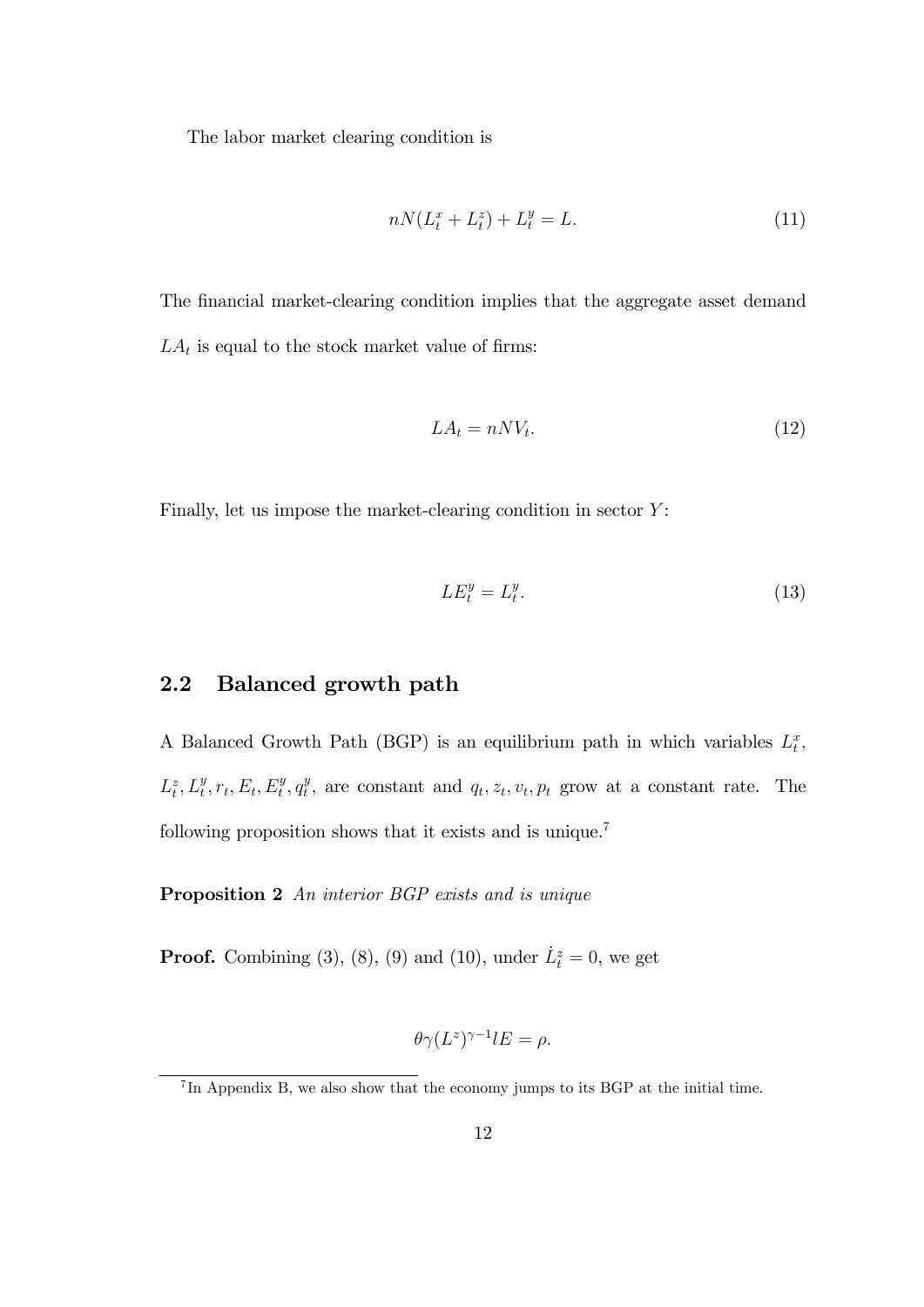Substituting the latter equation,  $(2)$ ,  $(4)$ ,  $(8)$ , and  $(13)$  into the labor marketclearing condition (11), we get

$$
f(L^z) \equiv \left(\frac{1+\theta}{\theta}\right) \frac{\rho}{\gamma} (L^z)^{1-\gamma} + L^z = l. \tag{14}
$$

Since  $f(.)$  is monotonically increasing, and satisfies the limit conditions  $\lim_{x\to 0} f(x) =$ 0 and  $\lim_{x\to l} f(x) > l$ , existence and uniqueness derive directly from the intermediate value theorem.  $\blacksquare$ 

#### 2.3 Output growth

In this economy, production in sectors  $Y$  and  $X$  do not grow at the same rate. Consistent with national accounts, let us define growth by the mean of a Divisia index, meaning that the growth rate of real output is equal to the growth rate of both final sectors weighted by the share of each sector on nominal output. Since the homogeneous sector is not growing, and preferences are logarithmic, the growth rate of output is

$$
g = \frac{1}{2}\frac{\dot{q}}{q} = \frac{1}{2}\frac{\dot{z}}{z} = \frac{1}{2} (L^z)^{\gamma}.
$$

Technical progress only affects sector  $X$ , making the growth rate depend on the amount of labor allocated to research in this sector.

 $\theta$  is the inverse of the markup and may be seen as a measure of the degree of competition. By differentiating  $(14)$ , the growth rate can be easily shown to be increasing in  $\theta$ . This is what we have referred before as the competition effect.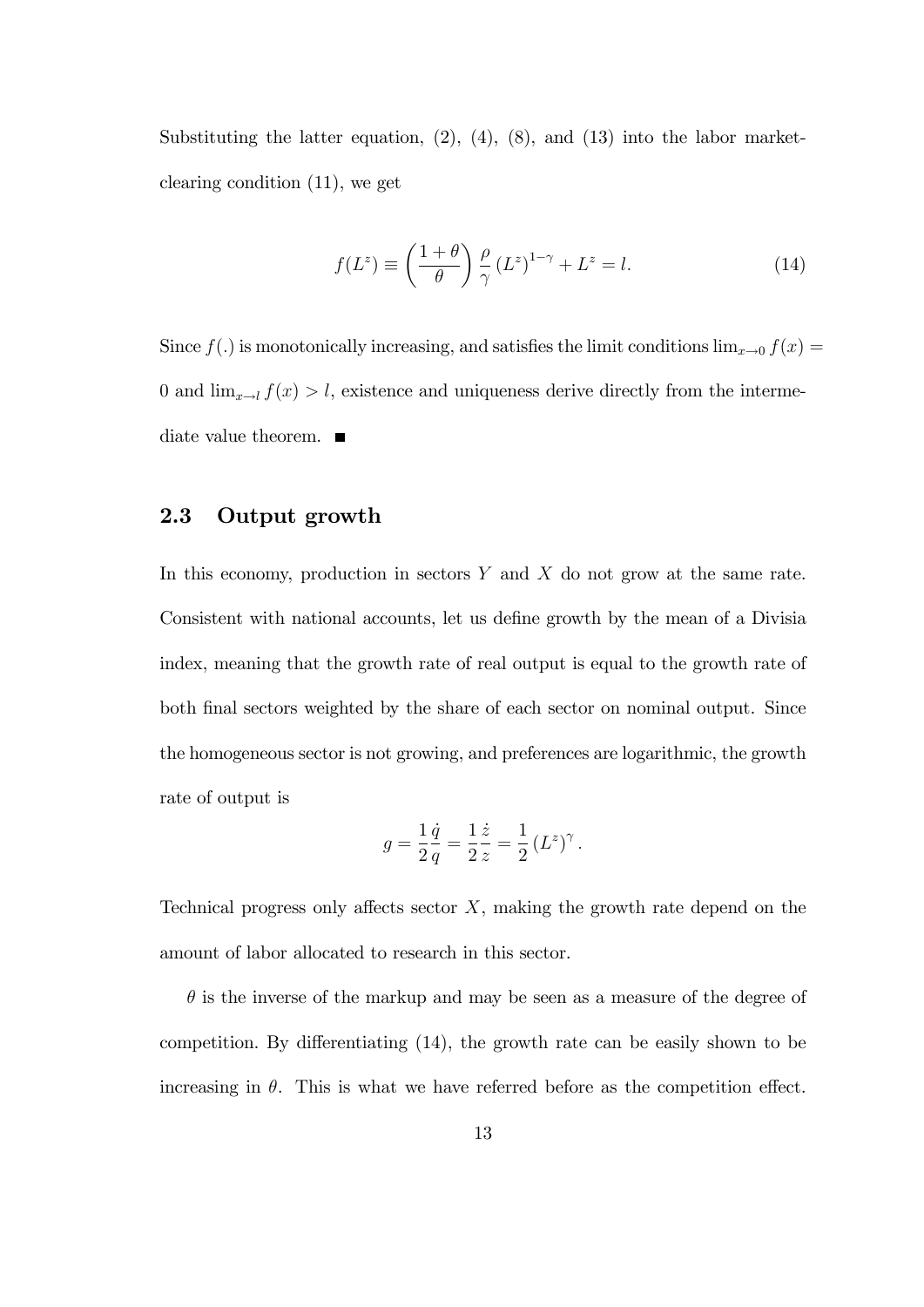There is a positive relation between the degree of competition and the perceived elasticity of demand, which depends positively on both the number of firms  $n$  and the elasticity of substitution  $\alpha$ . As we have commented before, an increase on  $\theta$  leads firms to increase the quantity produced. Given that innovation can be exploited in a large number of units, firms increases innovation too. This result is the opposite to that found in monopolistic competitive models, where a rise in the elasticity of substitution decreases the markup and reduces the innovation rate. When incumbents carry out process innovation, the scale of operation becomes an important determinant of R&D decisions. The rise in the perceived elasticity of demand increases the quantity supplied and therefore the return to innovation.

### 3 Free trade

Let us assume that countries are identical. Since both economies are equal in factor endowments and initial stocks of knowledge no pattern of specialization from trade is observed and all the gains from trade comes from an increase in competition.

Let us assume that transportation costs are of the iceberg type; precisely,  $(1+\tau)$ units of the product must be shipped in order to serve 1 unit abroad, where  $\tau > 0$ is the percentage of total production that disappears in the process of shipping. Notice that for foreign firms selling in the domestic market, the markup in autarky has to be larger than the transportation costs, meaning that there is trade iff  $\tau < \frac{1}{\theta}$ . Let us assume it in the next.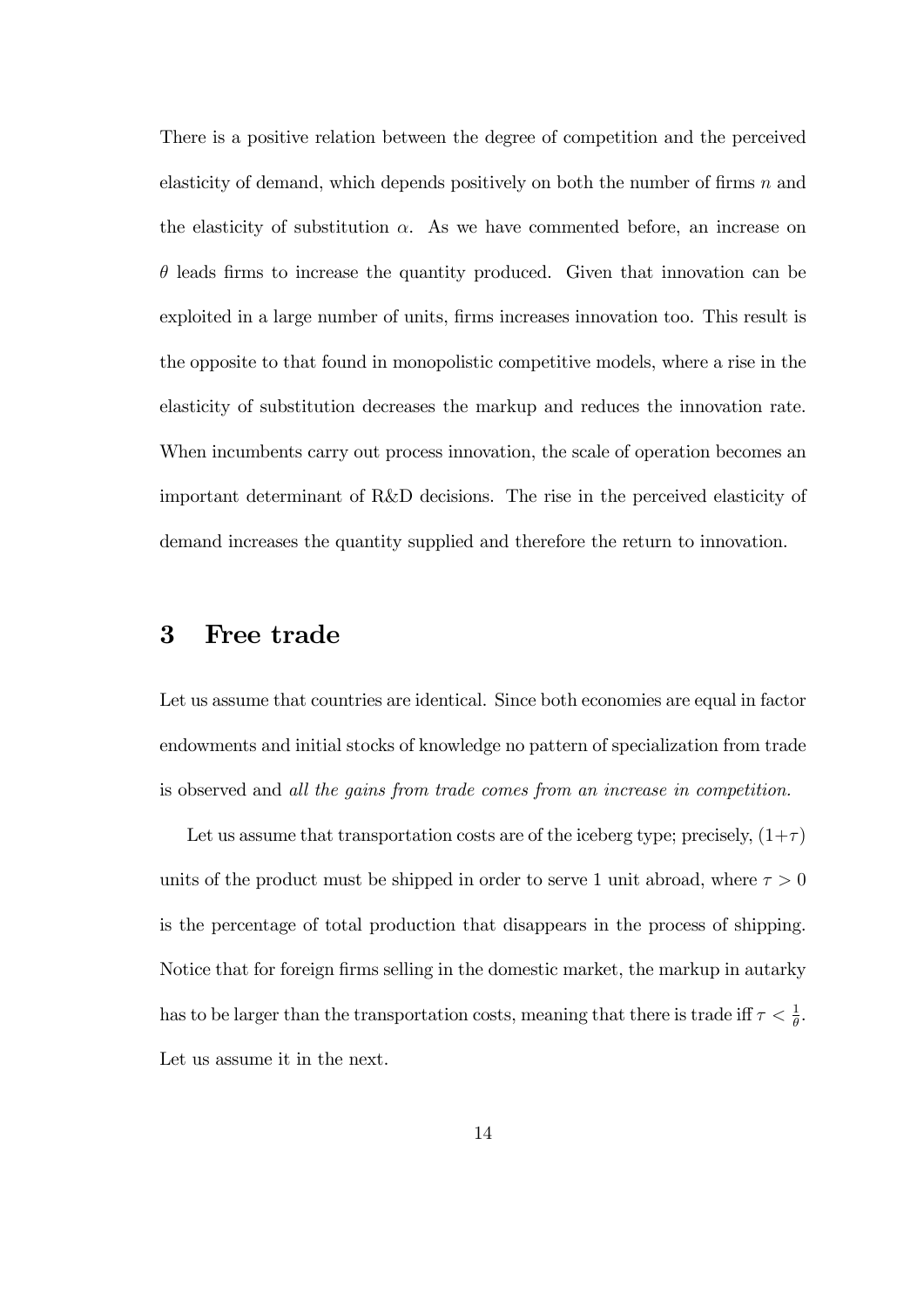Under international trade, firms are able to serve both markets so some clarification about the notation must be made. Let us define the quantity  $q_{ht}^c$  as the quantity supplied by a firm located in country h to market c, where  $c, h \in \{A, B\}.$ That is  $q_{Bt}^A$  is the quantity supplied by the B-firm to the A-market. Whenever only one superscript appears it indicates that the variable is deÖned for that economy, that is,  $E_t^{xA}$  would be the expenditure assigned to X by households located in country A:

Under symmetry, first order conditions for country  $A$  under free trade are:

$$
\left(\frac{lE_t^{xA}}{q_{At}^A + q_{Bt}^A}\right)^{1-\alpha} P_t^A \left(\frac{\left(n - (1 - \alpha)\right)q_{At}^A + nq_{Bt}^A}{n(q_{At}^A + q_{Bt}^A)}\right) = (z_t^A)^{-1},\tag{15}
$$

$$
\left(\frac{lE_t^{xB}}{q_{Bt}^B + q_{At}^B}\right)^{1-\alpha} P_t^B \left(\frac{\left(n - (1 - \alpha)\right)q_{At}^B + nq_{Bt}^B}{n(q_{At}^B + q_{Bt}^B)}\right) = (z_t^A)^{-1}(1 + \tau),\tag{16}
$$

$$
1 = \gamma v_t^A (L_t^{zA})^{\gamma - 1} z_t^A,\tag{17}
$$

$$
\frac{\left(z_t^A\right)^{-2} \left(q_{At}^A + (1+\tau)q_{At}^B\right)}{v_t^A} + \left(L_t^{zA}\right)^\gamma = \frac{-\dot{v}_t^A}{v_t^A} + r_t. \tag{18}
$$

Conditions  $(17)$ ,  $(18)$  are identical to conditions  $(9)$ ,  $(10)$  except from the fact that in  $(18)$ , when computing the return on innovation, firms take into account quantities supplied to both markets. Conditions (15), (16) determine the optimal quantities supplied in each market and are analogous to condition (8), but one for each market. Notice that firms do not supply the same quantities to both market. B-Örms solve an identical problem and their Örst order conditions are equal to those of country A but changing the subscripts and the superscripts, from  $B$  to  $A$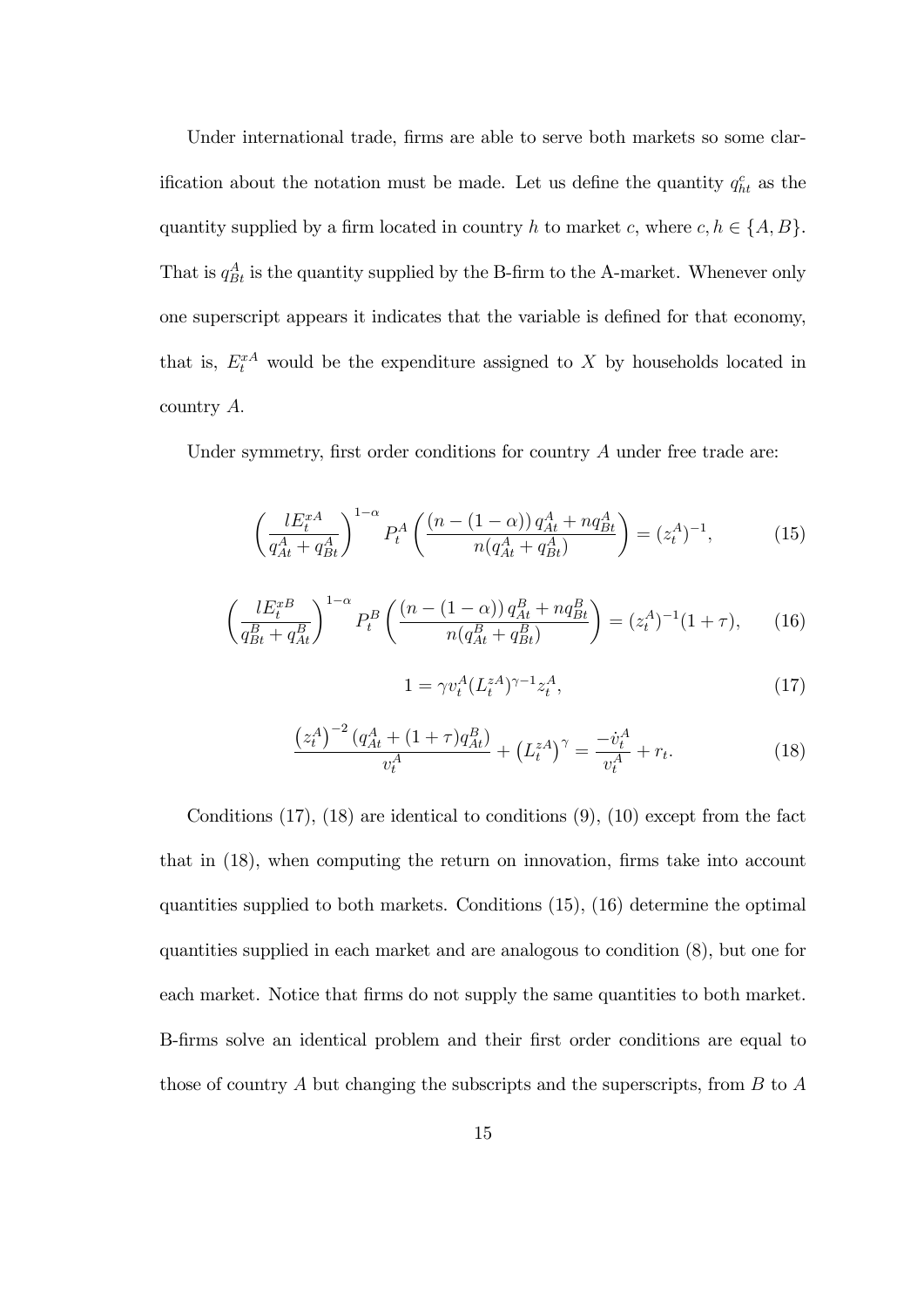and viceversa.

In order to complete the definition of an equilibrium allocation, market clearing conditions need to be added:

$$
nN(L_t^{xh} + L_t^{zh}) + L_t^{yh} = L, \quad h = \{A, B\},\tag{19}
$$

$$
LA_t^h = nNV_t^h, \ h = \{A, B\},\tag{20}
$$

$$
L(E_t^{yA} + E_t^{yB}) = L_t^{yA} + L_t^{yB}.
$$
\n(21)

#### 3.1 Balanced growth path

A balanced growth path for this economy is a symmetric equilibrium in which variables  $L_t^x$ ,  $L_t^y$ ,  $L_t^z$ ,  $E_t$ ,  $E_t^y$ ,  $r_t$ ,  $q_t^y$  are constant and variables  $z_t$ ,  $q_{At}^A = q_{Bt}^B$ ,  $q_{Bt}^A =$  $q_{At}^{B}$ ,  $v_{t}$ ,  $p_{t}$  grow at a common constant rate (we have omitted some supraindexes).

**Proposition 3** Under  $\tau < \frac{1-\alpha}{n-1+\alpha}$ , a balanced growth path exists and is unique

Proof. See Appendix A. ■

As shown in the appendix, equilibrium conditions can be reduced to the following equation in  $L^z$ 

$$
f^*(L^z) = \left(\frac{1+\theta^*}{\theta^*}\right) \frac{\rho}{\gamma} (L^z)^{1-\gamma} + L^z = l,\tag{22}
$$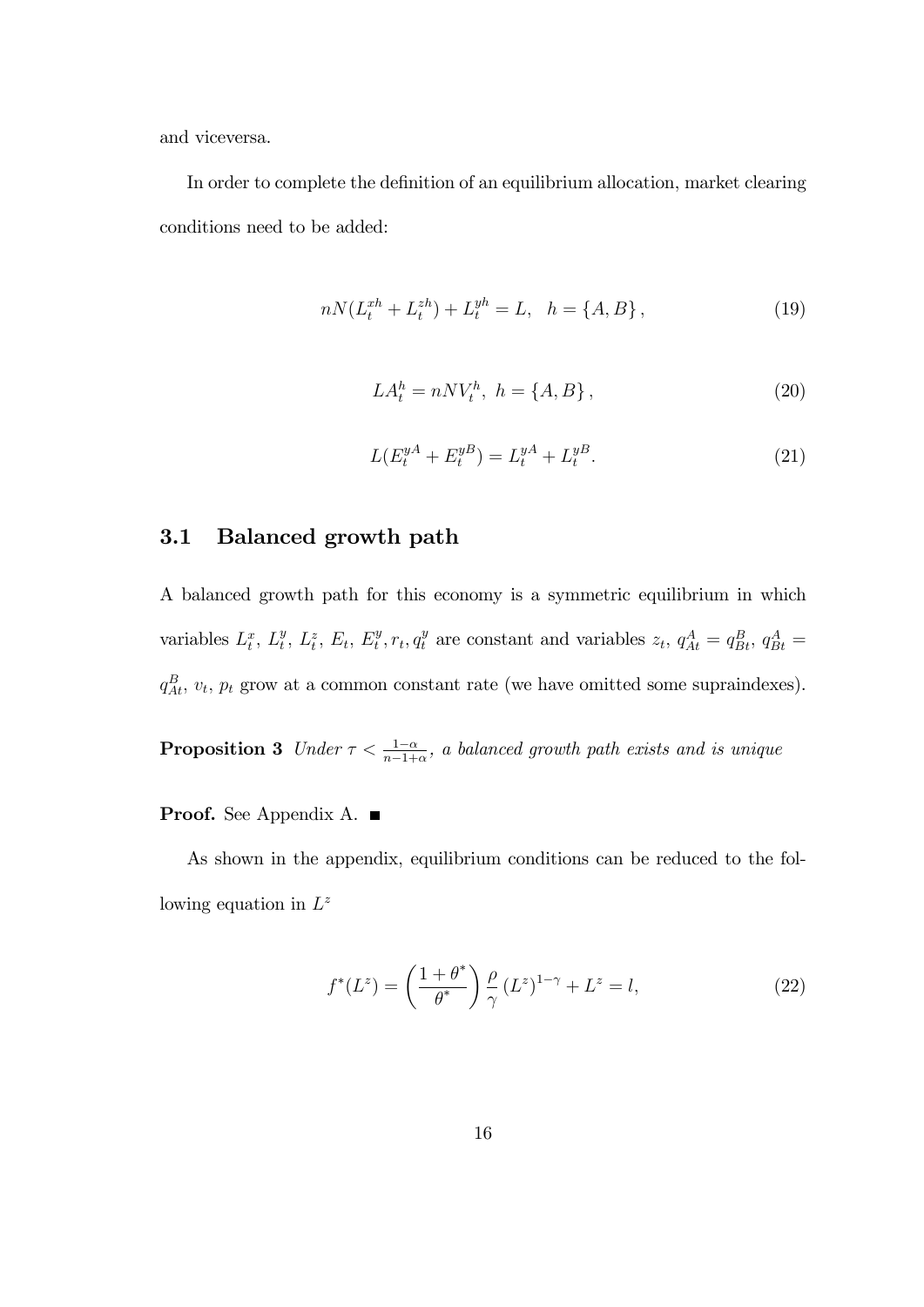which is in fact the same equation than in autarky but with  $\theta^*$  given by:

$$
\theta^* = \frac{(2n - 1 + \alpha)(2(1 - \alpha)(1 + \tau) + \tau^2(1 - \alpha - n))}{n(2 + \tau)^2(1 - \alpha)}.
$$
\n(23)

The question is whether the growth rate of technological progress is higher under free trade than under autarky or in another terms, whether  $\theta^* > \theta$ .

**Proposition 4** Under  $\tau < \frac{1-\alpha}{n-1+\alpha}$ ,  $\theta^* > \theta$ . (The growth rate under free trade is always higher than in autarky)

#### **Proof.** See Appendix A. ■

 $\overline{1}$ 

Trade openness has no effect on the r.h.s. of equation  $(22)$  because neither local resources, nor the local number of producers changes. In other words, the increase in the number of competitors in each country has no size effect, since firms are at the same time selling in both countries. However, the increase in the number of competitor has an effect through competition. In the extreme case  $\tau = 0$ , the markup takes the same functional form as in autarky, but with  $2n$  instead of n as the number of competitors. A reduction in markups puts the competition effect at work as already explained in the previous section. Even if firms are selling less in their domestic market than under autarky, the global quantity they supply is larger, because of the competition effect. Therefore, openness to international trade leads to more innovation and growth. Proposition 4 shows that the competition effect also works under trade frictions. It is important to notice that this result is not driven by any scale effect, since the number of workers per firm  $l$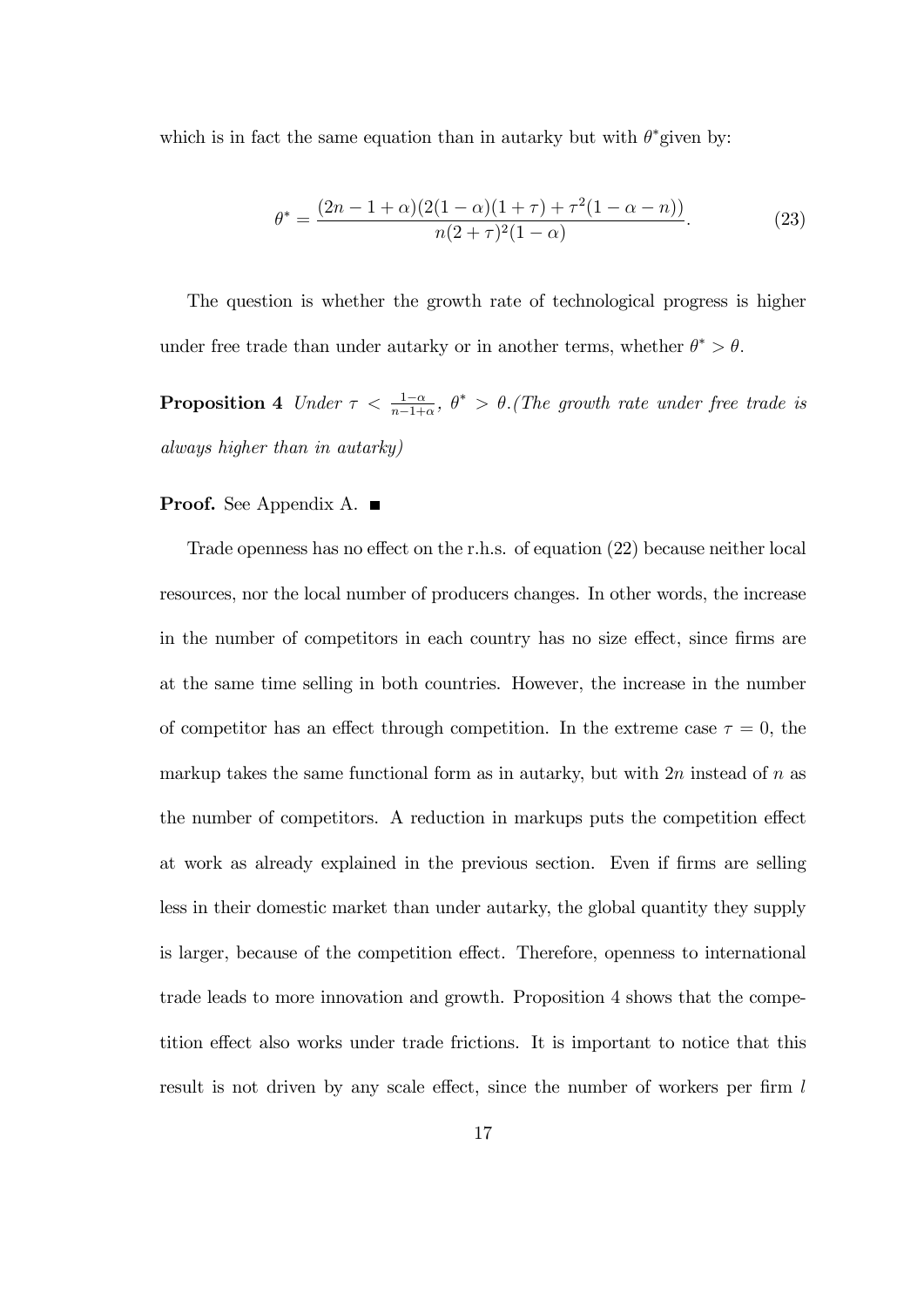is equal in both cases, under autarky and trade openness. Now, we proceed to discuss some comparative statics.

Transportation costs are a barrier for foreign competitors reinforcing the market power of domestic firms and making the competition effect less effective, as shown in the proposition below.

Proposition 5 An increase in transportation costs has a negative impact on the rate of innovation

**Proof.** It can be easily shown by differentiating (23) with respect to  $\tau$ .

Finally, the difference between R&D investment in both regimes, autarky and free trade, is small when the number of firms is large. This is due to the fact that  $n$  has a non-linear impact on produced quantities; while for a small number of Örms the reduction in quantities due to free trade is important, for a large number of firms it has a very small impact. For example, the gains from trade completely vanish when competition in autarky is at the largest value compatible with positive trade. Remind that there is trade if and only if  $\tau < \frac{1-\alpha}{n-1+\alpha}$ , or equivalently iff  $n < \frac{1+\tau}{\tau}(1-\alpha)$ . It is easy to see that  $\theta^* = \theta$  if  $n = \frac{1+\tau}{\tau}$  $rac{+\tau}{\tau}(1-\alpha).$ The fundamental reason is that firms' response to the increase in competition due to trade openness is strong when the autarky level of competition is low, while in a competitive autarky economy, the response of Örms to an increase in competition is quite small since they already have very little market power.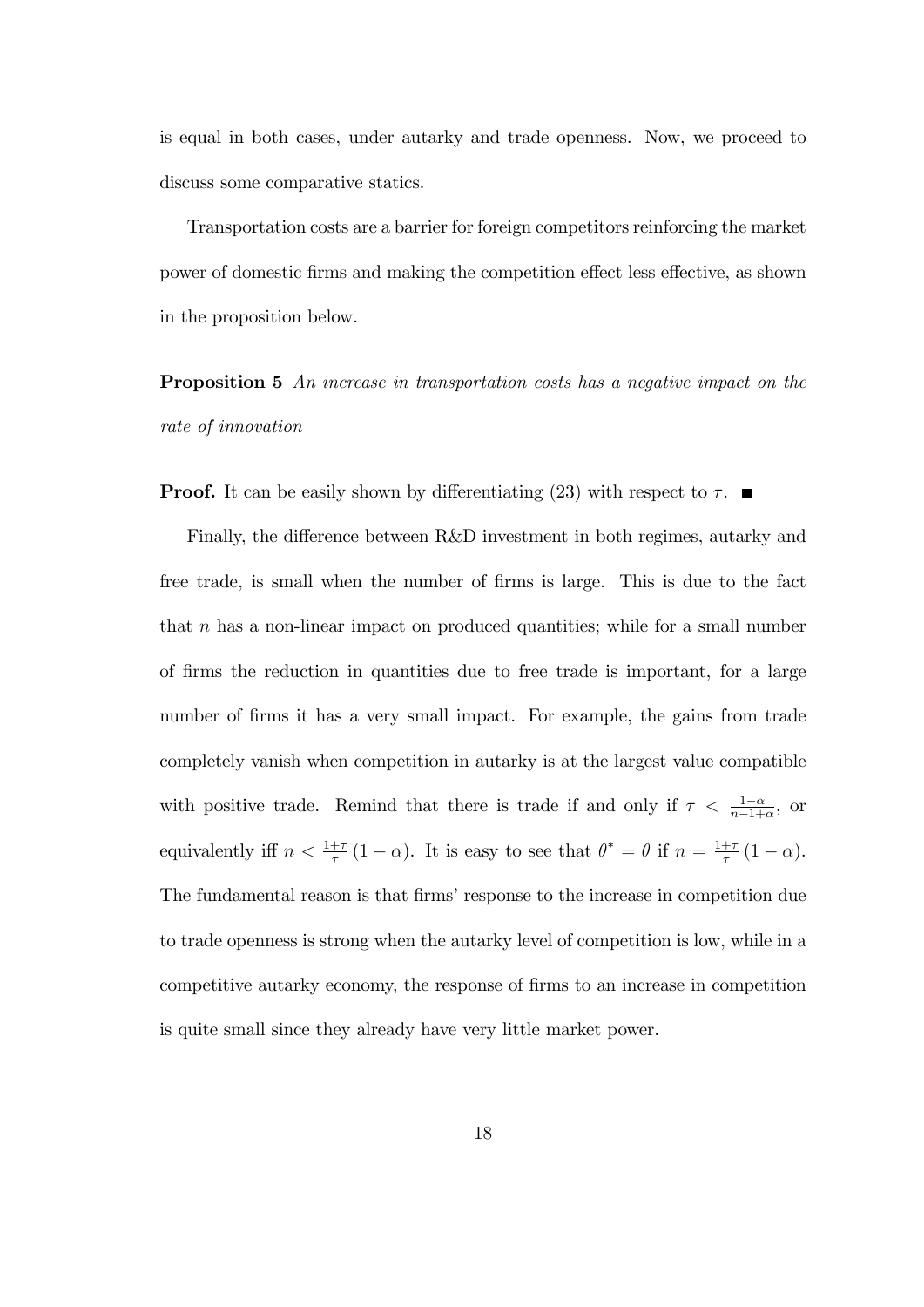# 4 Conclusions

This paper develops an endogenous growth model with firm specific innovations, Cournot competition on a continuum of oligopolistic markets and free trade between identical economies. It shows that international trade induces growth in participant countries through an increase in competition. The paper differs from the literature by constructing an environment where openness to trade generates a pure increase in competition and makes firms to innovate more to profit from the associated increase in market size. This research reinforces the view that at least for the case of developed countries trade openness enhances innovation and growth through an increase in competition.

By restricting the analysis to identical economies, the present paper may be seen as a contribution to the understanding of the growth effect of regional integration agreement among similar countries, as it is the case of France and Germany in the European Union and to some extend Brazil and Argentina in the MER-COSUR. A natural extension will be the study of economies with different initial conditions (i.e. different technological levels) or different factor endowments. This would make possible the study of the interaction between developed and developing economies, as it is the case of Mexico and the US in NAFTA or the accession of Ireland and Spain to the EU. Differences in the initial stock of knowledge determine the initial differences in marginal costs and market shares; differences in market size depend upon differences in factor endowments. The innovation path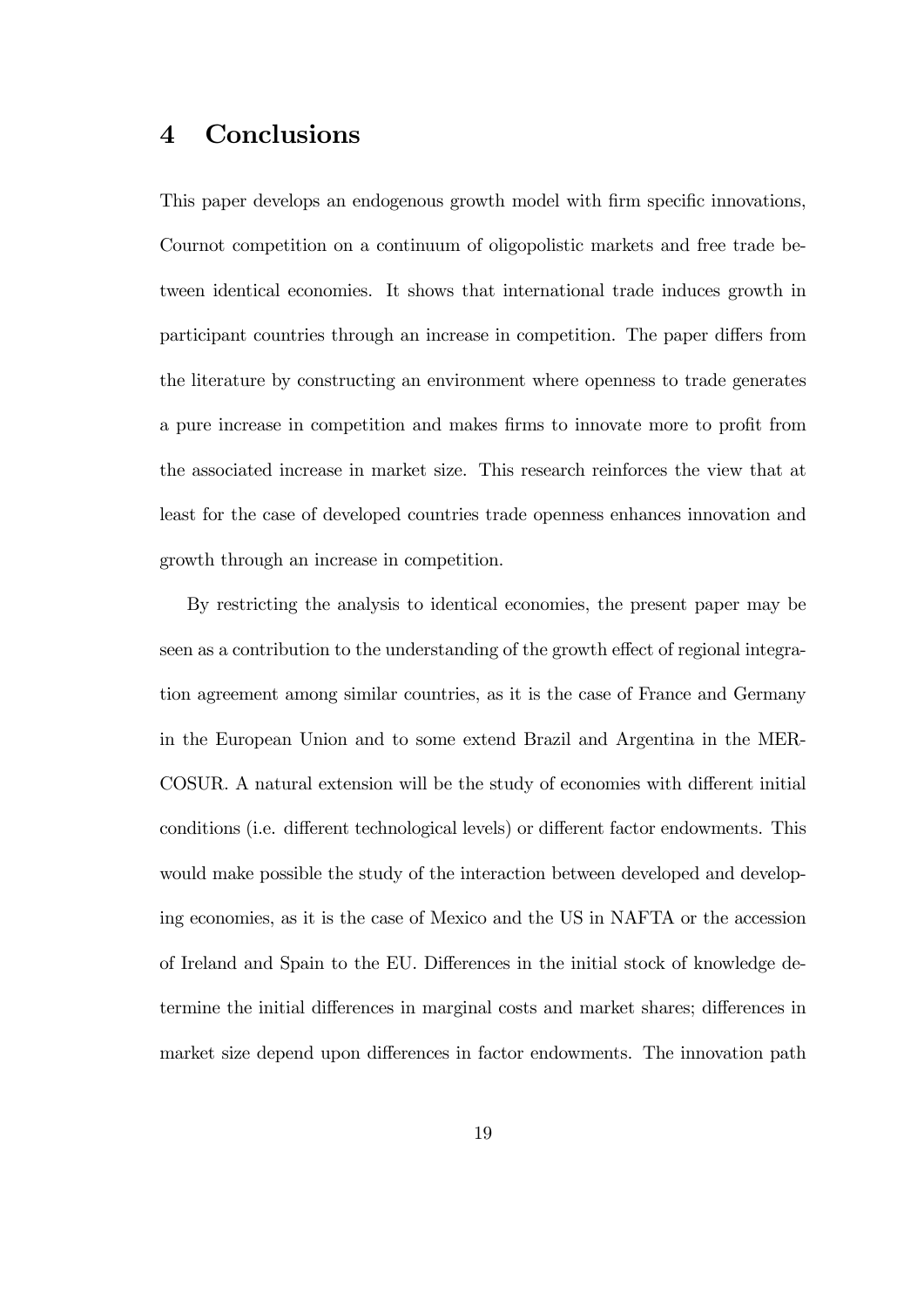of both economies will be determined by how these two forces interact.

As a complement to that extension we can explore how different trade policies a§ect the results. The model will predict that unilateral trade policies will reduce growth in the liberalizing country since the increase in competition coming from this policy is offset by the creation of an artificial comparative advantage to foreign Örms. However, preferential trade liberalization agreements, will enhance growth in the liberalizing countries reducing growth in the protectionist country due to the fact that, the reduction of trade barriers between the two countries increases competitiveness of these Örms in both economies with respect to Örms in a third country.<sup>8</sup>

Another interesting extension would allow for sectorial differences. In this case, it would possible to identify sectors having larger gains from trade. Considering, for simplicity, intersectorial independence, we suspect that the less competitive sectors will have larger gains from trade.

# References

[1] AGHION, P., HARRIS, C., HOWITT, P. and VICKERS, J.  $(2001)$  "Competition, Imitation and Growth with Step-by-Step Innovation," Review of

<sup>8</sup>Preferential trade liberalization reduces trade barriers between two economies, but it does not alter the symmetry properties of firms in both countries. In this case market shares of the firms of both liberalizing countries increase fostering innovation and creating a comparative advantage over a third protectionist country. These results are complementary to those derived in Melitz and Ottaviano (2005) in which unilateral and preferential agreements were having similar effects on industry aggregate productivity in a static framework.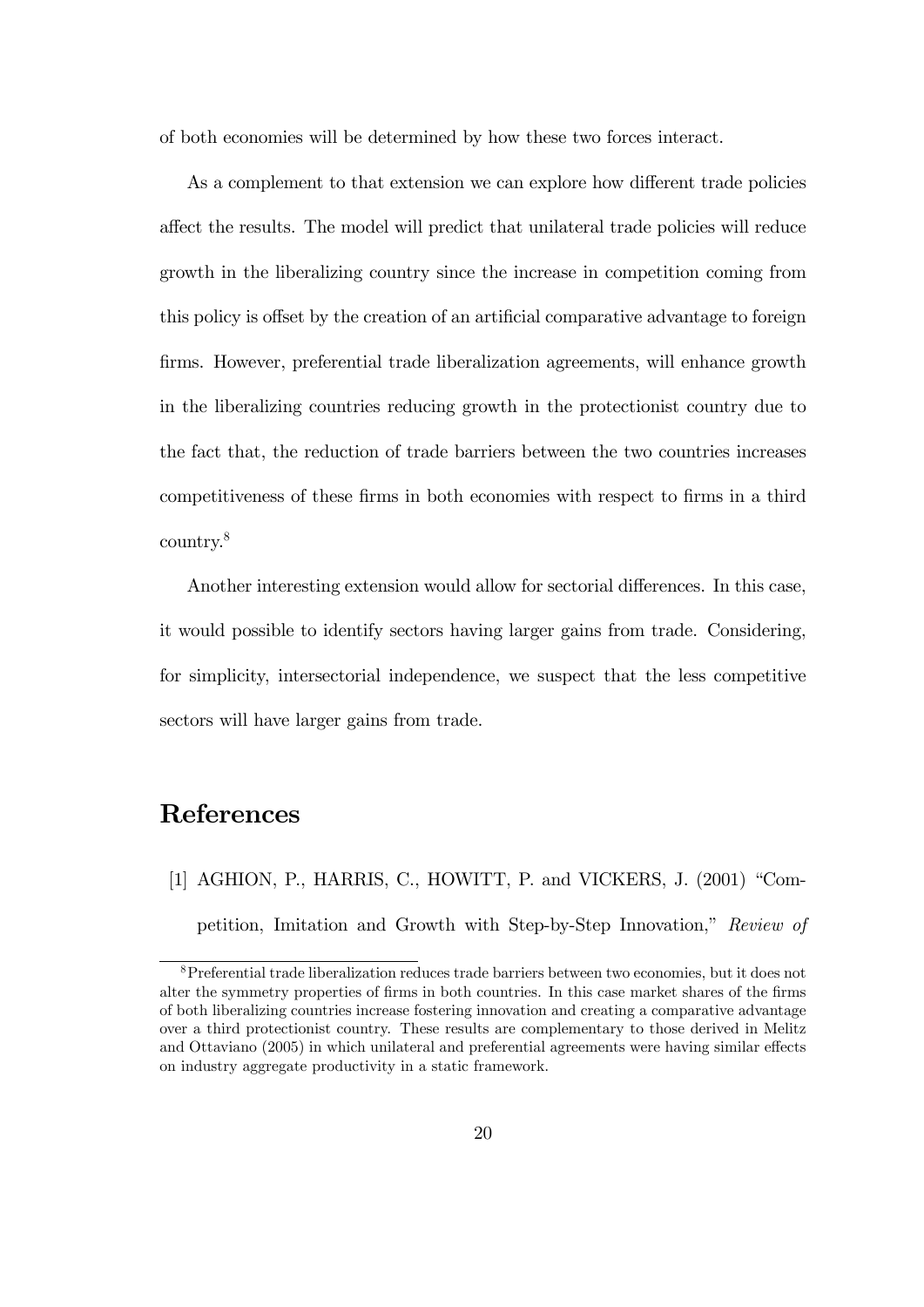Economic Studies, 68(3), 467-492.

- [2] DEVEREUX, M.and LAPHAM, B. (1994) "The Stability of Economic Integration and Endogenous Growth," The Quarterly Journal of Economics, 109, 299-305.
- [3] FERSHTMAN, C. and MULLER, E. (1984) "Capital Accumulation Games of Infinite Duration," Journal of Economic Theory, 33, 322-339.
- [4] GROSSMAN, G. and HELPMAN, E. (1991) Innovation and Growth in the Global Economy. The MIT Press.
- [5] HARRISON, R., GRIFFITH, R. and SIMPSON, H.  $(2006)$  "The Link Between Product Market Reform, Innovation and EU Macroeconomic Performance," European Commission Economic Papers, Number 243.
- [6] KOENINGER, W. and LICANDRO, O. (2006) "On the Use of Substitutability as a Measure of Competition," Topics on Macroeconomics,  $6(6)$ .
- [7] MOTTA, M. (2004) Competition Policy: Theory and Practice. Cambridge UP.
- [8] MELITZ, M. and OTTAVIANO, G. (2005) "Market Size, Trade and Productivity," NBER 11393.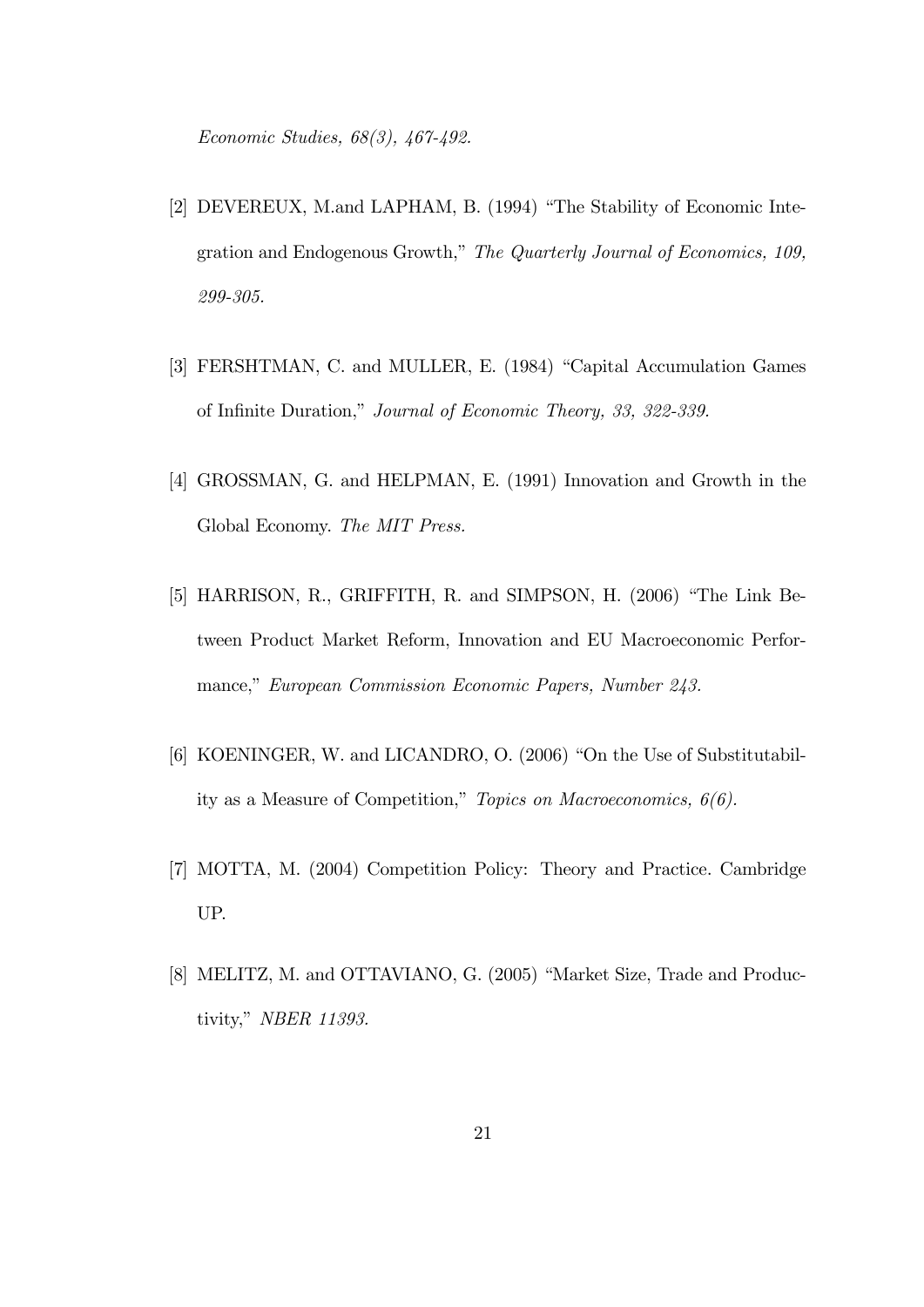- [9] PERETTO, P. (1999) "Cost Reduction, Entry, and the Interdependence of Market Structure and Economic Growth," Journal of Monetary Economics, 43, 173-195.
- [10] PERETTO, P. (2003) "Endogenous Market Structure, and the Growth and Welfare Effects of Economic Integration," Journal of International Economics, 60, 177-201.
- [11] ROMER, P. (1990) "Endogenous Technological Change," Journal of Political Economy, 98(5), 71-102.
- [12] RIVERA-BATIZ, L. and ROMER, P. (1991) "Economic Integration and Endogenous Growth," The Quarterly Journal of Economics, 106, 531-556.
- [13] OLIVEIRA MARTINS, J., SCARPETTA, S. and PILAT, D. (1996) "markup Pricing, Market Structure and the Business Cycle," OECD Economic Studies 27(02), 71-105.

# A Free Trade

**Proposition 3** Under  $\tau < \frac{1-\alpha}{n-1+\alpha}$ , a balanced growth path exists and is unique **Proof.** Under symmetry,  $z_t^A = z_t^B = z_t$ ,  $q_{At}^A = q_{Bt}^B = q_t$  and  $q_{At}^B = q_{Bt}^A = \breve{q}_t$ , for all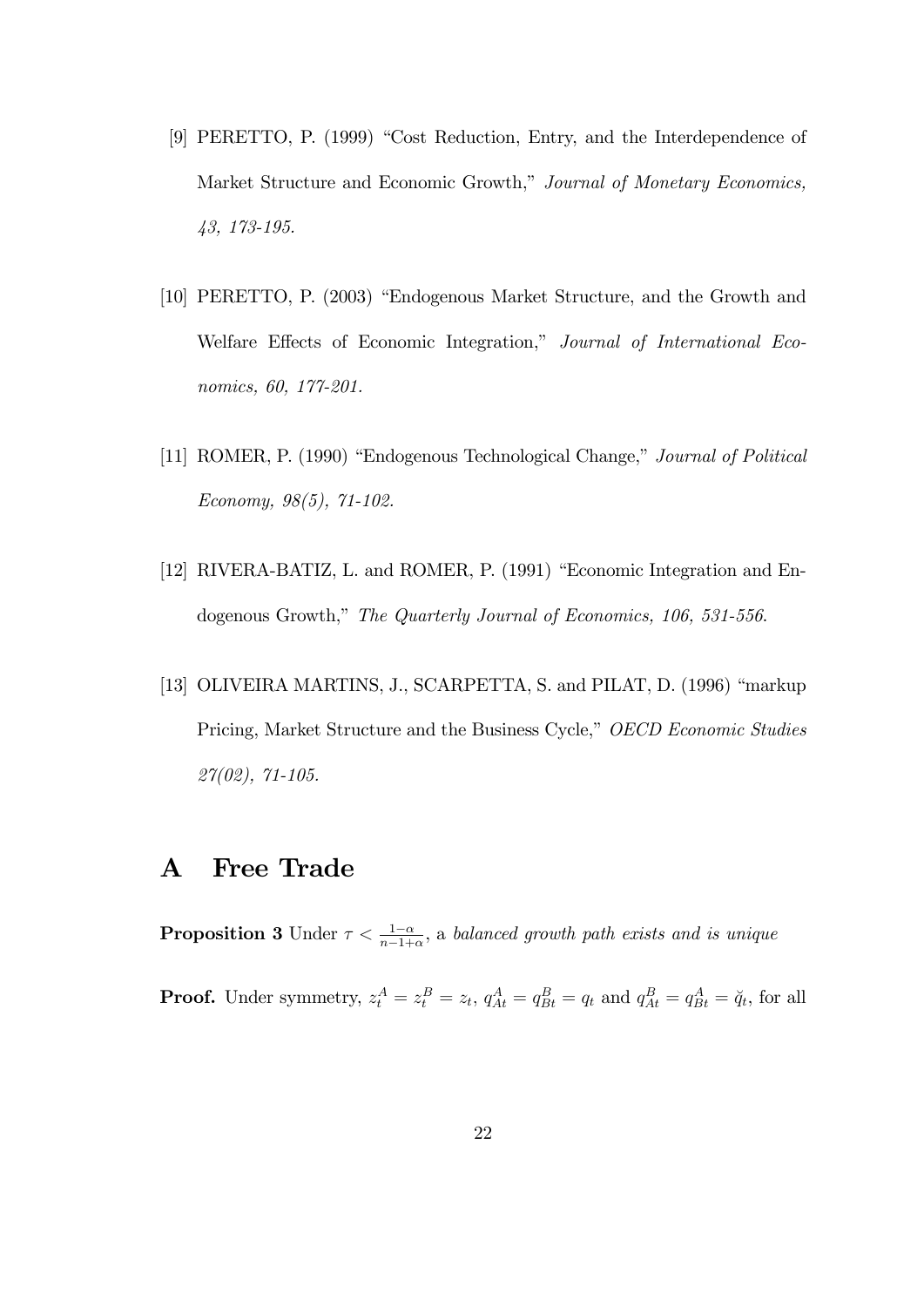t. Taking condition  $(15)$  for both countries, we get

$$
\frac{(n-1+\alpha)q_t + n\breve{q}_t}{nq_t + (n-1+\alpha)\breve{q}_t} = \left(\frac{1}{1+\tau}\right),\,
$$

implying

$$
\breve{q}_t = \frac{(1-\alpha)(1+\tau) - n\tau}{1-\alpha+n\tau}q_t,\tag{24}
$$

which requires

$$
\tau < \frac{1-\alpha}{n-1+\alpha}
$$

to  $q$  and  $\check{q}$  be simultaneously positive.

Under symmetry,  $E_t^{xA} = E_t^{xB} = E_t$ ,  $P_t^A = P_t^B = P_t$  and  $p_{jt} = p_t$  for all j and  $t$ , implying that the inverse demand function  $(6)$  for any variety produced in any country becomes

$$
p_t = \left(\frac{LE}{n(q_t + \breve{q}_t)}\right)^{1-\alpha} P_t = \frac{lE}{q_t + \breve{q}_t},
$$

the last equality follows from the definition of the price index  $P$ . Substituting the latter condition and (24) in (15) and rearranging terms, it follows

$$
q_t = \left(\frac{(1 - \alpha + n\tau)(2n - 1 + \alpha)}{n(2 + \tau)^2 (1 - \alpha)}\right) z_t l E \tag{25}
$$

$$
\breve{q}_t = \left( \frac{((1-\alpha)(1+\tau) - n\tau)(2n-1+\alpha)}{n(2+\tau)^2(1-\alpha)} \right) z_t l E. \tag{26}
$$

At the balanced growth path,  $r_t = \rho$  from (5), and  $\frac{\dot{z}}{z} = (L^z)^\gamma$  from (3). From (17),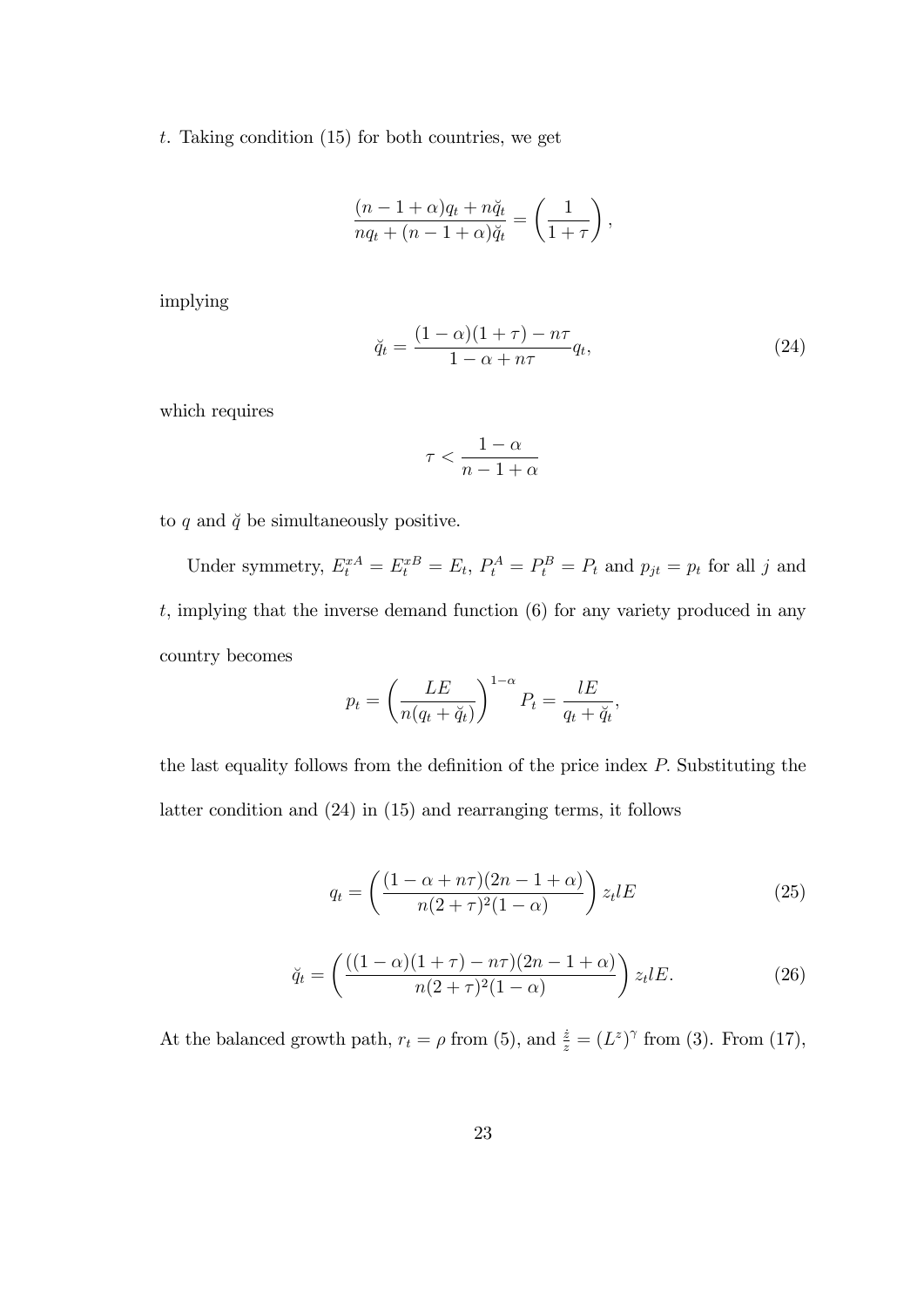(18), (25) and (26), we obtain:

$$
\gamma \left( L^z \right)^{\gamma - 1} \theta^* l E = \rho
$$

where, by analogy with the autarky case,

$$
\theta^* = \frac{(2n-1+\alpha)(2(1-\alpha)(1+\tau)+\tau^2(1-\alpha-n))}{n(2+\tau)^2(1-\alpha)}.
$$

From the labor market clearing condition (19),

$$
L^x + L^z + \frac{L^y}{nN} = l.
$$

From (21) and (4),  $L^y = LE$ ; from (2),  $q + (1 + \tau) \ddot{q} = zL^x$ . Substitution q and  $\ddot{q}$ by their expressions in (25) and (26), we get

$$
f^*(L^z) \equiv \left(\frac{1+\theta^*}{\theta^*}\right)^{\rho}_{\gamma} (L^z)^{1-\gamma} + L^z = l,
$$

i.e., is the same equation as in the autarkic model but with  $\theta^*$  instead of  $\theta$ . Interiority and uniqueness of the solution is therefore ensured by looking at the autarkic balanced growth path proof.  $\blacksquare$ 

**Proposition 4** Under  $\tau < \frac{1-\alpha}{n-1+\alpha}, \theta^* > \theta$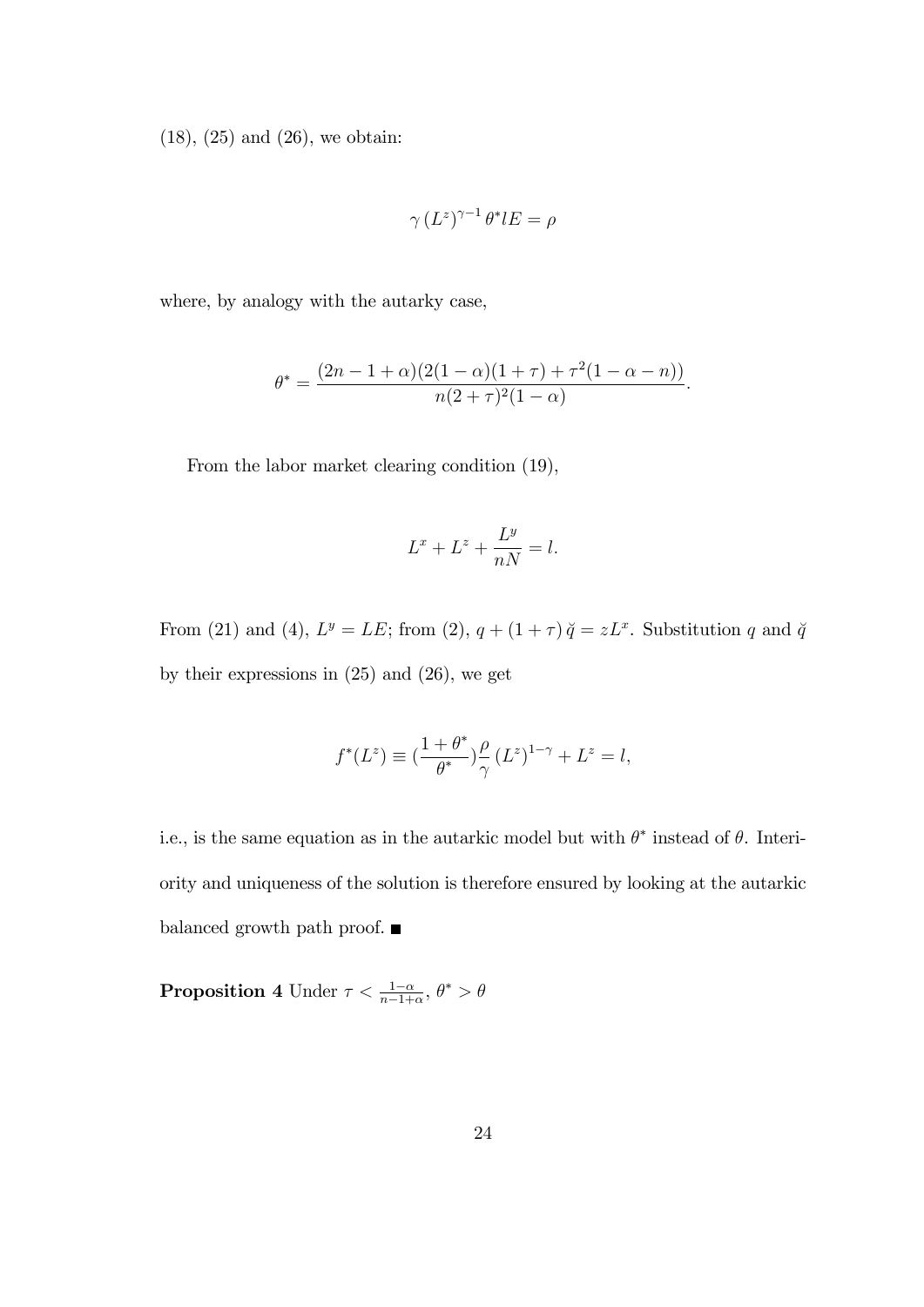**Proof.** From the definition of  $\theta^*$  and  $\theta$ ,

$$
\theta^* - \theta = \frac{(2n - 1 + \alpha)(2(1 - \alpha)(1 + \tau) + \tau^2(1 - \alpha - n))}{n(2 + \tau)^2(1 - \alpha)}
$$

$$
-\frac{n - 1 + \alpha}{n},
$$

$$
= \frac{(1 - \alpha)^2(1 + \tau) + \tau^2 n(1 - \alpha - n)}{n(2 + \tau)^2(1 - \alpha)}.
$$

It can be easily shown that the r.h.s. is decreasing in  $\tau$ , with  $\theta^* - \theta = 0$  when  $\tau$ is at its maximum value $\frac{1-\alpha}{n-1+\alpha}$ .

# B Stability analysis under autarky

Let us combine equations  $(2)$ ,  $(8)$  and  $(11)$  to get

 $L^x = \theta lE$ 

$$
\frac{1+\theta}{\theta}L^x + L^z = l,
$$

implying

$$
E = \frac{l - L^z}{(1 + \theta) l}.
$$

By logdifferentiation,

$$
\frac{\dot{E}}{E} = -\frac{L^z}{l - L^z} \frac{\dot{L}^z}{L^z}.
$$